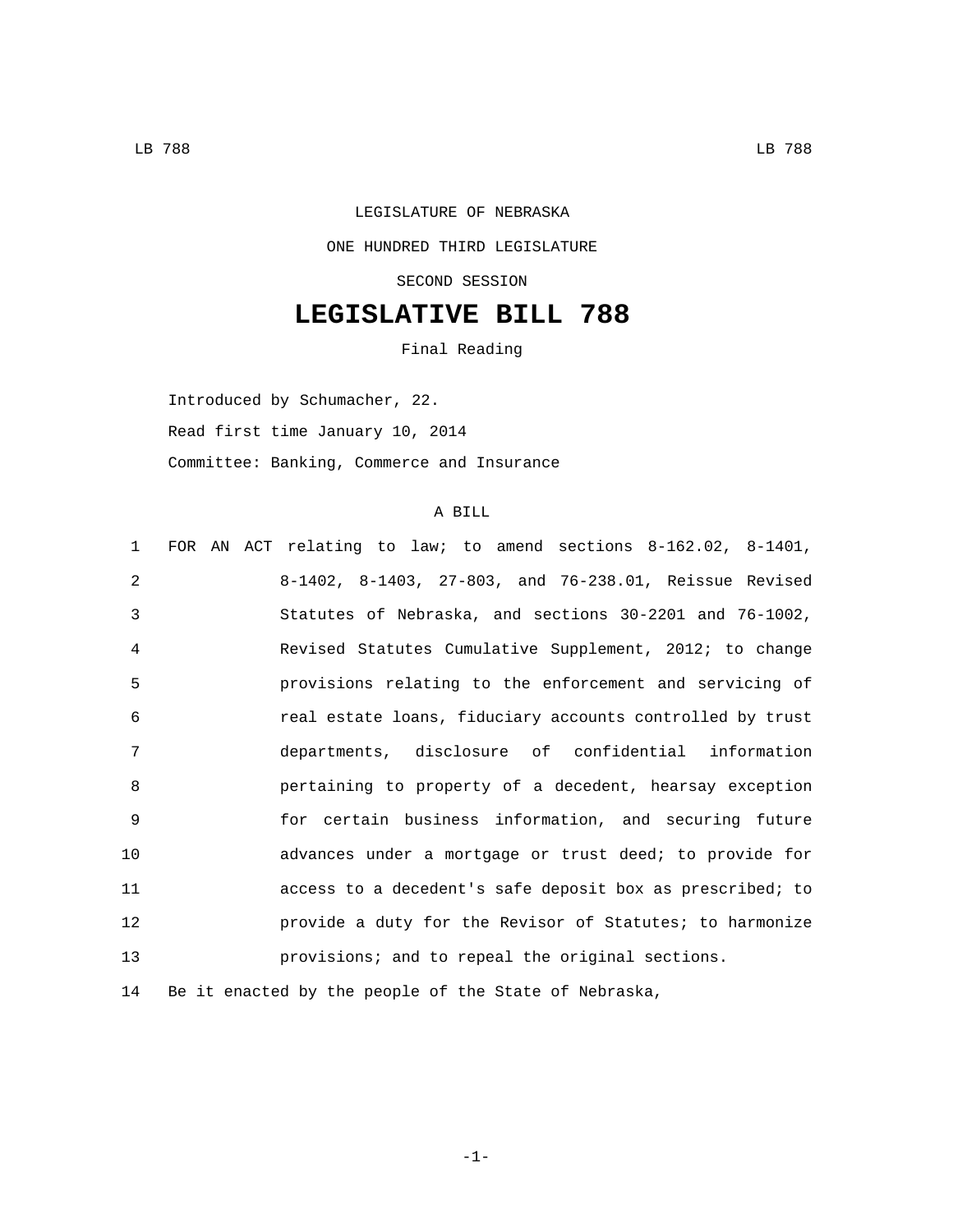| 1  | Section 1. (1) The enforcement and servicing of any real              |
|----|-----------------------------------------------------------------------|
| 2  | estate loan agreement or any mortgage, deed of trust, or other        |
| 3  | security instrument by which the loan is secured shall be pursuant    |
| 4  | only to state and federal law. No local ordinance or resolution may   |
| 5  | add to, change, interfere with any rights or obligations of, impose   |
| 6  | upon, or require payment of fees or taxes of any kind by, a lender,   |
| 7  | mortgagee, beneficiary, or trustee in a trust deed or servicer        |
| 8  | relating to, or delay or affect the enforcement and servicing of, any |
| 9  | real estate loan agreement or any mortgage, deed of trust, or other   |
| 10 | security instrument by which the loan is secured.                     |
| 11 | (2) Subsection (1) of this section shall not apply to any             |
| 12 | ordinance or resolution adopted pursuant to the Community Development |
| 13 | Law.                                                                  |
| 14 | Sec. 2. Section 8-162.02, Reissue Revised Statutes of                 |
| 15 | Nebraska, is amended to read:                                         |
| 16 | 8-162.02 (1) A state-chartered bank may deposit or have               |
| 17 | on deposit funds of a fiduciary account controlled by the bank's      |
| 18 | trust department unless prohibited by applicable law.                 |
| 19 | (2) To the extent that the funds are awaiting investment              |
| 20 | or distribution and are not insured or guaranteed by the Federal      |
| 21 | Deposit Insurance Corporation, a state-chartered bank shall set aside |
| 22 | collateral as security under the control of appropriate fiduciary     |
| 23 | officers and bank employees. The bank shall place pledged assets of   |
| 24 | fiduciary accounts in the joint custody or control of not fewer than  |
| 25 | two of the fiduciary officers or employees of the bank designated for |

-2-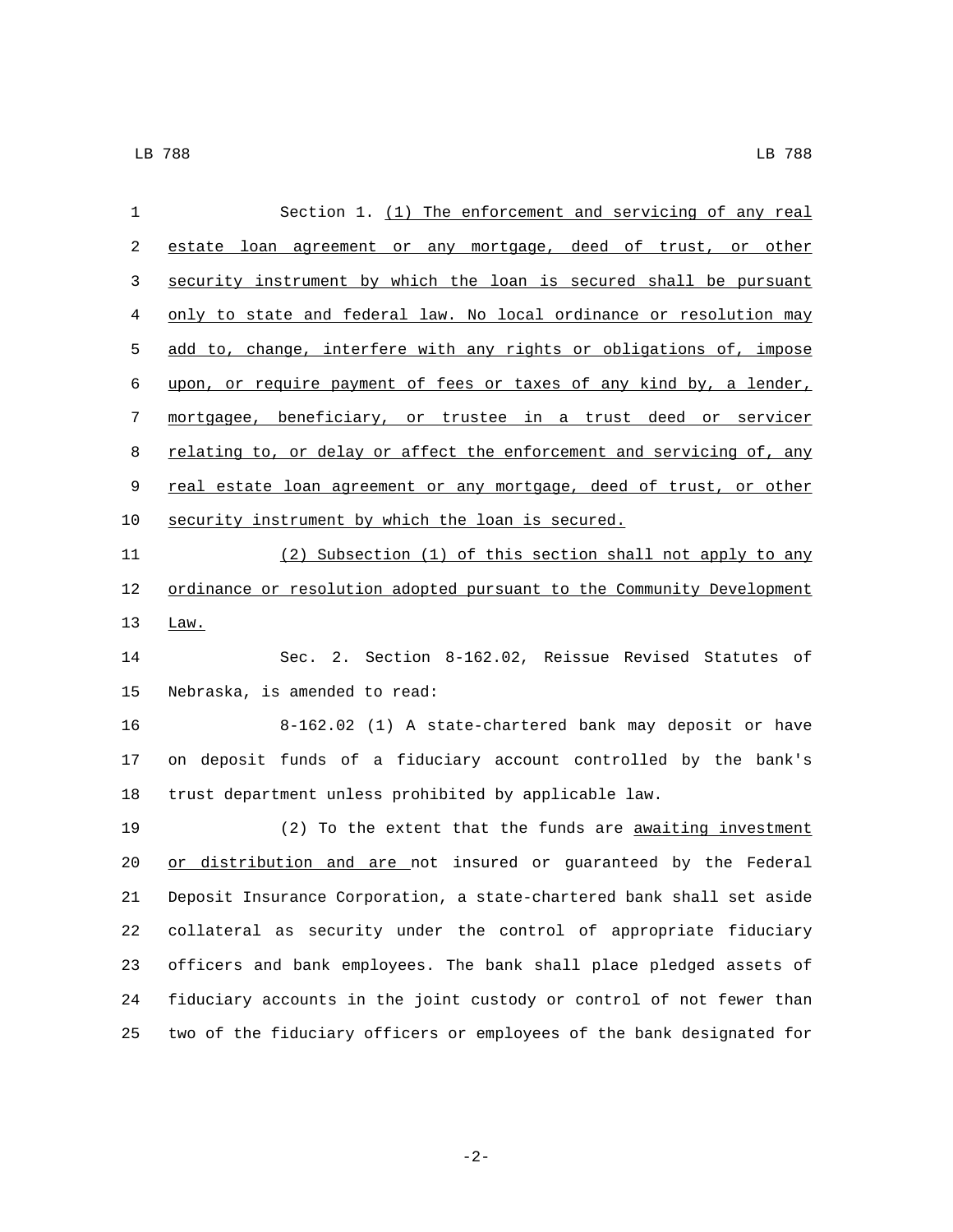that purpose by the board of directors. The bank may maintain the investments of a fiduciary account off-premises if consistent with applicable law and if the bank maintains adequate safeguards and controls. The market value of the collateral shall at all times equal or exceed the amount of the uninsured or unguaranteed fiduciary funds awaiting investment or distribution.6

 (3) A state-chartered bank may satisfy the collateral requirements of this section with any of the following: (a) Direct obligations of the United States or other obligations fully guaranteed by the United States as to principal and interest; (b) readily marketable securities of the classes in which banks, trust companies, or other corporations exercising fiduciary powers are permitted to invest fiduciary funds under applicable state law; and (c) surety bonds, to the extent the surety bonds provide adequate 15 security, unless prohibited by applicable law.

 (4) A state-chartered bank, acting in its fiduciary capacity, may deposit funds of a fiduciary account that are awaiting investment or distribution with an affiliated insured depository institution unless prohibited by applicable law. The bank may set aside collateral as security for a deposit by or with an affiliate of fiduciary funds awaiting investment or distribution, as it would if the deposit was made at the bank, unless such action is prohibited by 23 applicable law.

 (5) Public funds deposited in and held by a state-25 chartered bank are not subject to this section.

-3-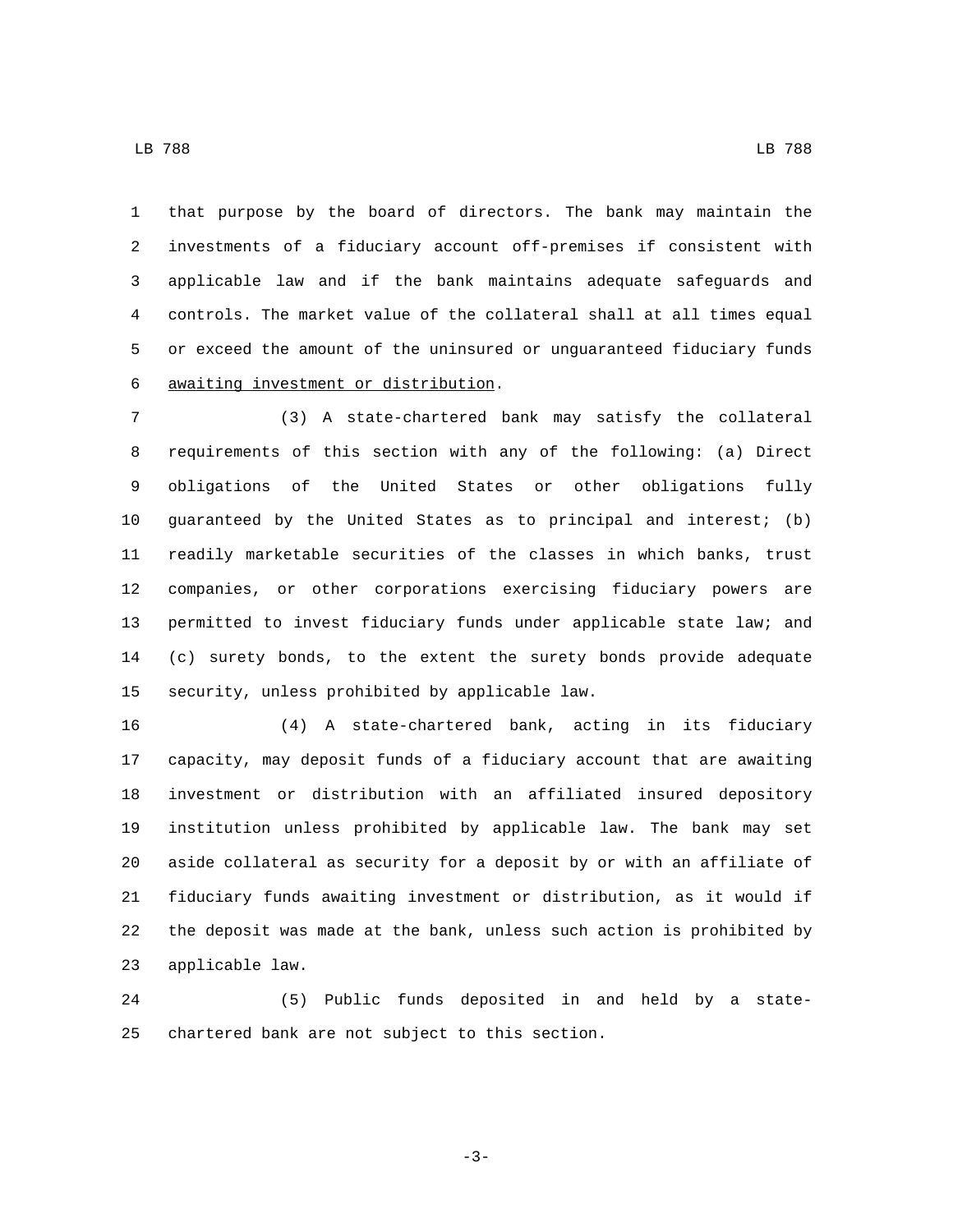| 1  | (6) This section does not apply to a fiduciary account in             |
|----|-----------------------------------------------------------------------|
| 2  | which, pursuant to the terms of the governing instrument, full        |
| 3  | investment authority is retained by the grantor or is vested in       |
| 4  | persons or entities other than the state-chartered bank and the bank, |
| 5  | acting in its fiduciary capacity, does not have the power to exert    |
| 6  | any influence over investment decisions.                              |
| 7  | Sec. 3. Section 8-1401, Reissue Revised Statutes of                   |
| 8  | Nebraska, is amended to read:                                         |
| 9  | $8 - 1401$ (1)<br>No person organized under the Business              |
| 10 | Corporation Act, the Credit Union Act, the Nebraska Banking Act, the  |
| 11 | Industrial Development Corporation Act, the Nebraska<br>Nebraska      |
| 12 | Nonprofit Corporation Act, the Nebraska Professional Corporation Act, |
| 13 | the Nebraska Trust Company Act, or Chapter 8, article 3, or otherwise |
| 14 | authorized to conduct business in Nebraska or organized under the     |
| 15 | laws of the United States, shall be required to disclose any records  |
| 16 | or information, financial or otherwise, that it deems confidential    |
| 17 | concerning its affairs or the affairs of any person with which it is  |
| 18 | doing business to any person, party, agency, or organization, unless: |
| 19 | (a) The disclosure relates to a lawyers trust account and             |
| 20 | is required to be made to the Counsel for Discipline of the Nebraska  |
| 21 | Supreme Court pursuant to a rule adopted by the Nebraska Supreme      |
| 22 | Courti                                                                |
| 23 | The disclosure is governed by rules for discovery<br>(b)              |
| 24 | promulgated pursuant to section 25-1273.01;                           |
| 25 | (c) The disclosure is made pursuant to section 5 of this              |

 $-4-$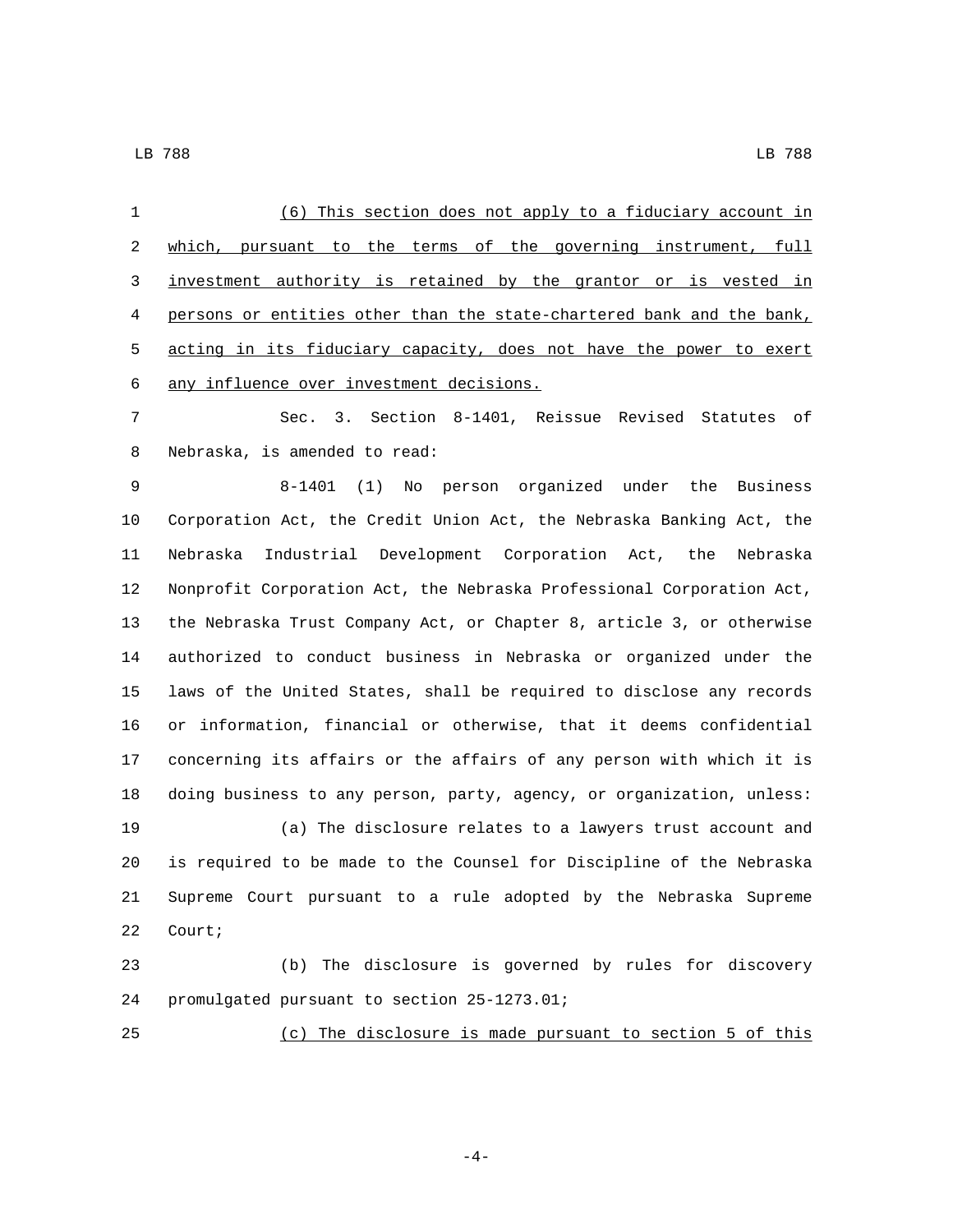LB 788 LB 788

1 act;

 $\left(\frac{e}{c}\right)$  (d) The request for disclosure is made by a law enforcement agency regarding a crime, a fraud, or any other unlawful activity in which the person to whom the request for disclosure is made is or may be a victim of such crime, fraud, or unlawful activity;6

 $(d)-(e)$  The request for disclosure is made by a governmental agency which is a duly constituted supervisory regulatory agency of the person to whom the request for disclosure is made and the disclosure relates to examinations, audits, 11 investigations, or inquiries of such persons;

 $(e)$   $(f)$  The request for disclosure is made pursuant to subpoena issued under the laws of this state by a governmental agency exercising investigatory or adjudicative functions with respect to a 15 matter within the agency's jurisdiction;

16  $\left(\frac{f}{f} - g\right)$  The production of records is pursuant to a 17 written demand of the Tax Commissioner under section 77-375;

18  $(g)$   $(h)$  There is first presented to such person a 19 subpoena, summons, or warrant issued by a court of competent 20 jurisdiction;

21  $+h)-(i)$  A statute by its terms or rules and regulations 22 adopted and promulgated thereunder requires the disclosure, other 23 than by subpoena, summons, warrant, or court order;

24  $\left(\frac{1}{2}\right)$  (j) There is presented to such person an order of a 25 court of competent jurisdiction setting forth the exact nature and

-5-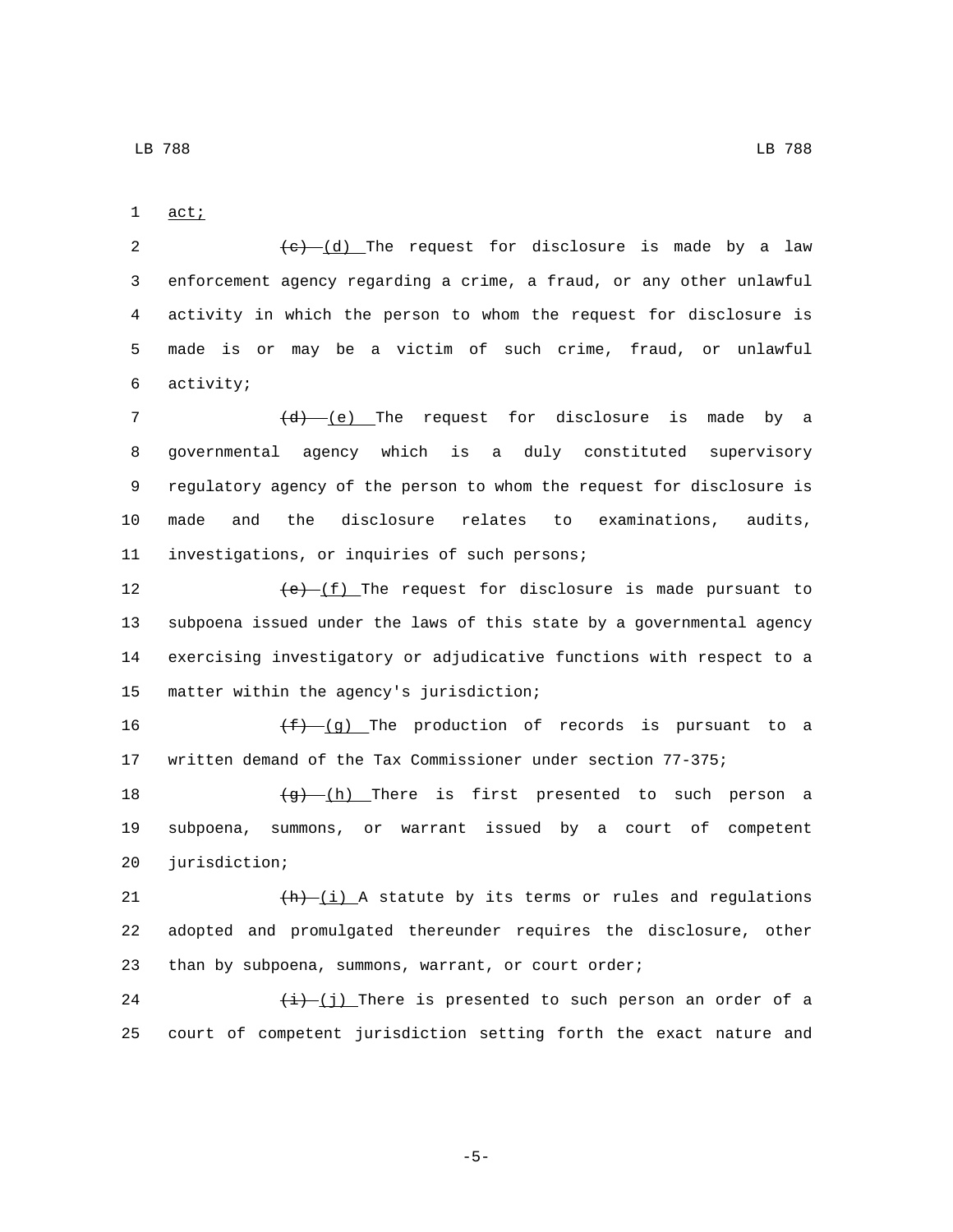LB 788 LB 788

 limits of such required disclosure and a showing that all persons to be affected by such order have had reasonable notice and an opportunity to be heard upon the merits of such order;

 $\frac{(-1)^{1}(k)}{2}$  The request for disclosure relates to information or records regarding the balance due, monthly payments due, payoff amounts, payment history, interest rates, due dates, or similar information for indebtedness owed by a deceased person when the request is made by a person having an ownership interest in real estate or personal property which secures such indebtedness owed to the person to whom the request for disclosure is made; or

 $+k)-(1)$  There is first presented to such person the written permission of the person about whom records or information is being sought authorizing the release of the requested records or 14 information.

 (2) Any person who makes a disclosure of records or information as required by this section shall not be held civilly or criminally liable for such disclosure in the absence of malice, bad 18 faith, intent to deceive, or gross negligence.

 Sec. 4. Section 8-1402, Reissue Revised Statutes of 20 Nebraska, is amended to read:

 8-1402 (1) Any person, party, agency, or organization requesting disclosure of records or information pursuant to section 8-1401 shall pay the costs of providing such records or information, 24 unless:

(a) The request for disclosure is made pursuant to

-6-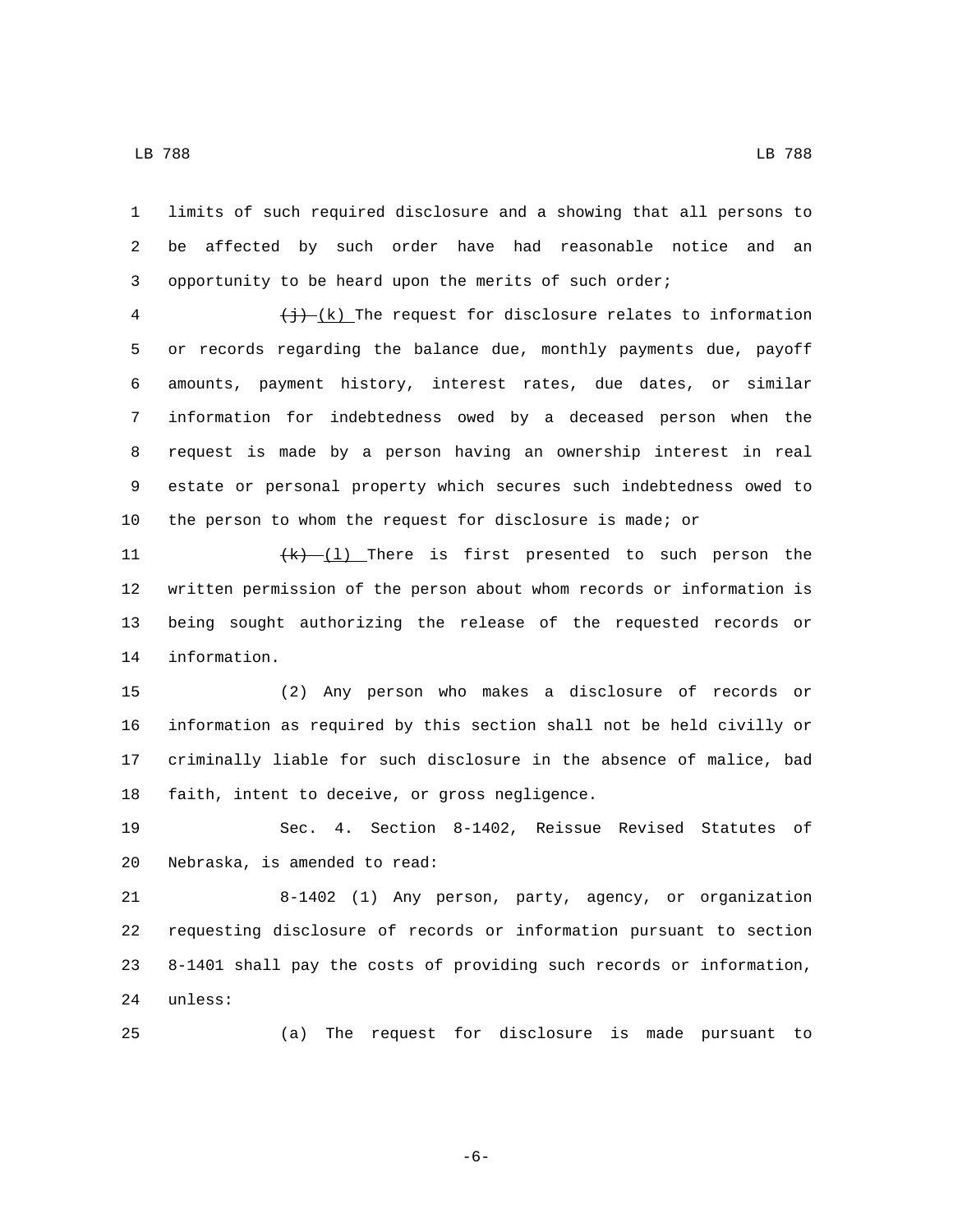subdivision (1)(a) of section 8-1401 and a Nebraska Supreme Court 2 rule provides for the method of payment; (b) The request is made pursuant to subdivision (1)(b) of section 8-1401 and the rules for discovery provide for the method of 5 payment; (c) The request for disclosure is made pursuant to 7 subdivision  $\frac{1}{e}$  or  $\frac{1}{d}$  $\frac{1}{d}$  $\frac{1}{d}$  $\frac{1}{d}$  or  $\frac{1}{e}$  of section 8-1401; (d) Otherwise ordered by a court of competent 9 jurisdiction; or (e) The person making the disclosure waives any or all of 11 the costs. (2) The requesting person, party, agency, or organization shall pay five dollars per hour per person for the time actually spent on the service or, if such person can show that its actual expense in providing the records or information was greater than five dollars per hour per person, it shall be paid the actual cost of 17 providing the records or information. (3) No person authorized to receive payment pursuant to subsection (1) of this section has an obligation to provide any records or information pursuant to section 8-1401 until assurances are received that the costs due under this section will be paid, 22 except for requests made pursuant to subdivisions  $(1)(e)$ ,  $(1)(d)$ ,  $(1)$ 23 (e), and  $(1)(f)$   $(1)(d)$ ,  $(1)(e)$ ,  $(1)(f)$ , and  $(1)(g)$  of section 8-1401.

24 Sec. 5. (1) This section does not apply to: 25 (a) Real property owned by a decedent; or

-7-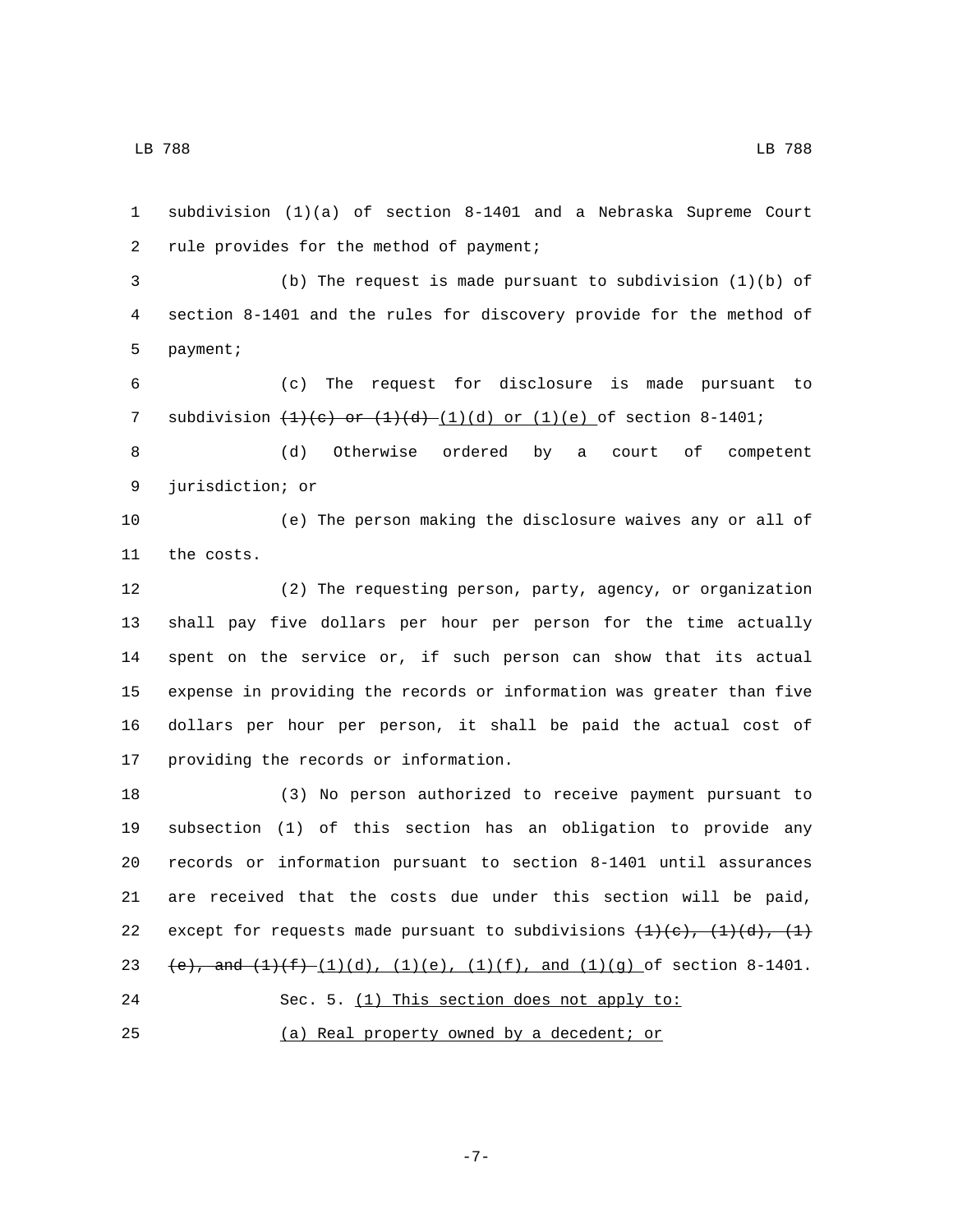| 1  | (b) The contents of a safe deposit box rented by a                     |
|----|------------------------------------------------------------------------|
| 2  | decedent from a state-chartered or federally chartered bank, savings   |
| 3  | bank, building and loan association, savings and loan association, or  |
| 4  | credit union.                                                          |
| 5  | (2) After the death of a decedent, a person (a) indebted               |
| 6  | to the decedent or (b) having possession of (i) personal property,     |
| 7  | (ii) an instrument evidencing a debt, (iii) an obligation, (iv) a      |
| 8  | chose in action, $(v)$ a life insurance policy, $(vi)$ a bank account, |
| 9  | (vii) a certificate of deposit, or (viii) intangible property,         |
| 10 | including annuities, fixed income investments, mutual funds, cash,     |
| 11 | money market accounts, or stocks, belonging to the decedent, shall     |
| 12 | furnish the value of the indebtedness or property on the date of       |
| 13 | death and the names of the known or designated beneficiaries of        |
| 14 | property described in this subsection to a person who is (A) an heir   |
| 15 | at law of the decedent, (B) a devisee of the decedent or a person      |
| 16 | nominated as a personal representative in a will of the decedent, or   |
| 17 | (C) an agent or attorney authorized in writing by any such person      |
| 18 | described in subdivision (A) or (B) of this subdivision, with a copy   |
| 19 | of such authorization attached to the affidavit, and who also          |
| 20 | presents an affidavit containing<br>the<br>information required<br>by  |
| 21 | subsection (3) of this section.                                        |
| 22 | (3) An affidavit presented under subsection (2) of this                |
| 23 | section shall state:                                                   |
| 24 | name, address, social security number if<br>The<br>(a)                 |
| 25 | available, and date of death of the decedent;                          |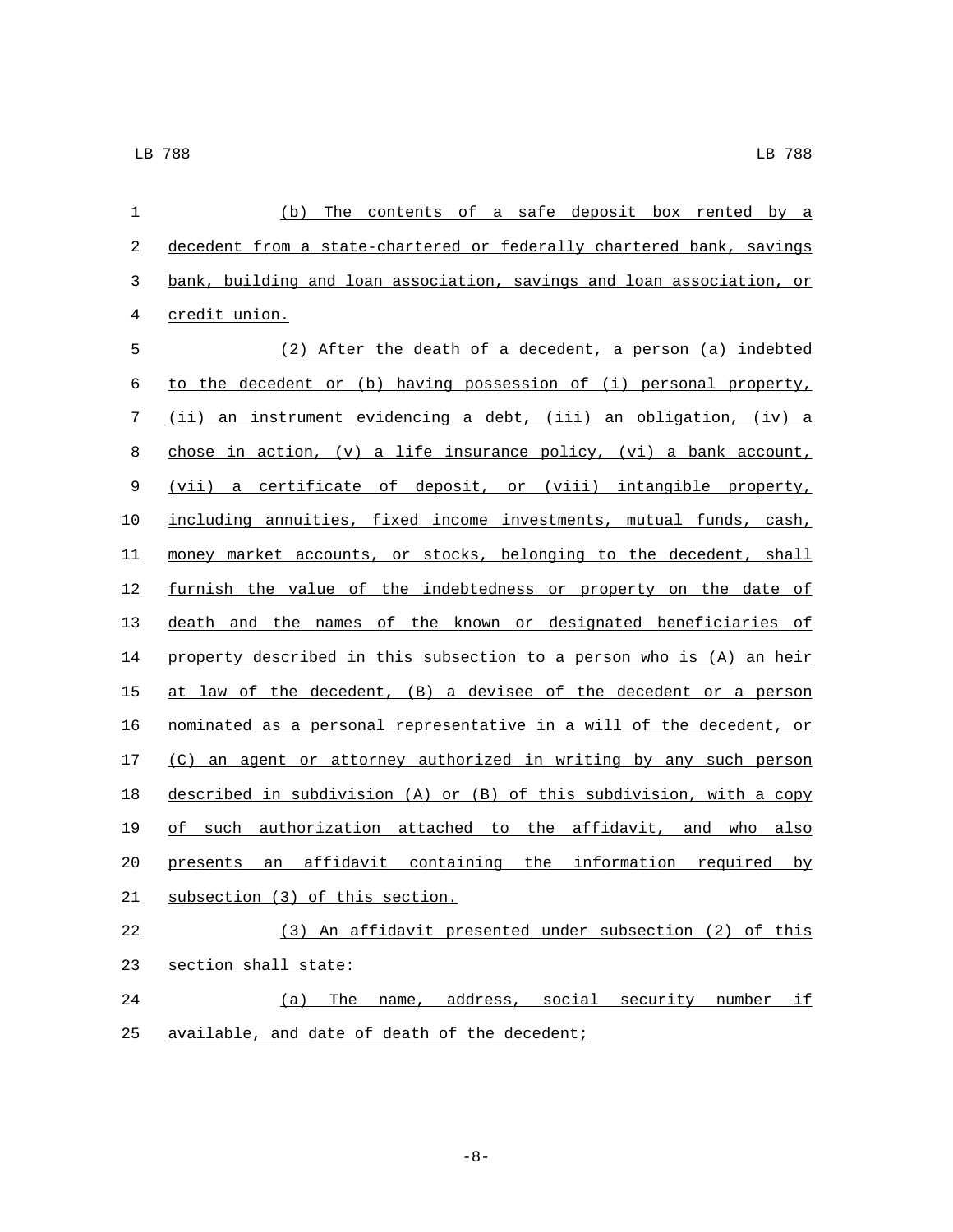| $\mathbf 1$ | The name and address of the affiant and that the<br>(b)               |
|-------------|-----------------------------------------------------------------------|
| 2           | affiant is (i) an heir at law of the decedent, (ii) a devisee of the  |
| 3           | decedent or a person nominated as a personal representative in a will |
| 4           | of the decedent, or (iii) an agent or attorney authorized in writing  |
| 5           | by any such person described in subdivision (i) or (ii) of this       |
| 6           | subdivision;                                                          |
| 7           | (c) That the disclosure of the value on the date of death             |
| 8           | is necessary to determine whether the decedent's estate can be        |
| $\mathsf 9$ | administered under the summary procedures set forth in section        |
| 10          | 30-24,125, to assist in the determination of the inheritance tax in   |
| 11          | an estate that is not subject to probate, or to assist a conservator  |
| 12          | or guardian in the preparation of a final accounting subsequent to    |
| 13          | the death of the decedent;                                            |
| 14          | (d)<br>That the affiant is answerable and accountable for             |
| 15          | the information received to the decedent's personal representative,   |
| 16          | any, or to any other person having a superior right to the<br>if      |
| 17          | property or indebtedness;                                             |
| 18          | That the affiant swears or affirms that all<br>(e)                    |
| 19          | statements in the affidavit are true and material and further         |
| 20          | acknowledges that any false statement may subject the person to       |
| 21          | penalties relating to perjury under section 28-915; and               |
| 22          | (f) That no application or petition for the appointment               |
| 23          | of a personal representative is pending or has been granted in any    |
| 24          | jurisdiction.                                                         |

(4) A person presented with an affidavit under subsection

-9-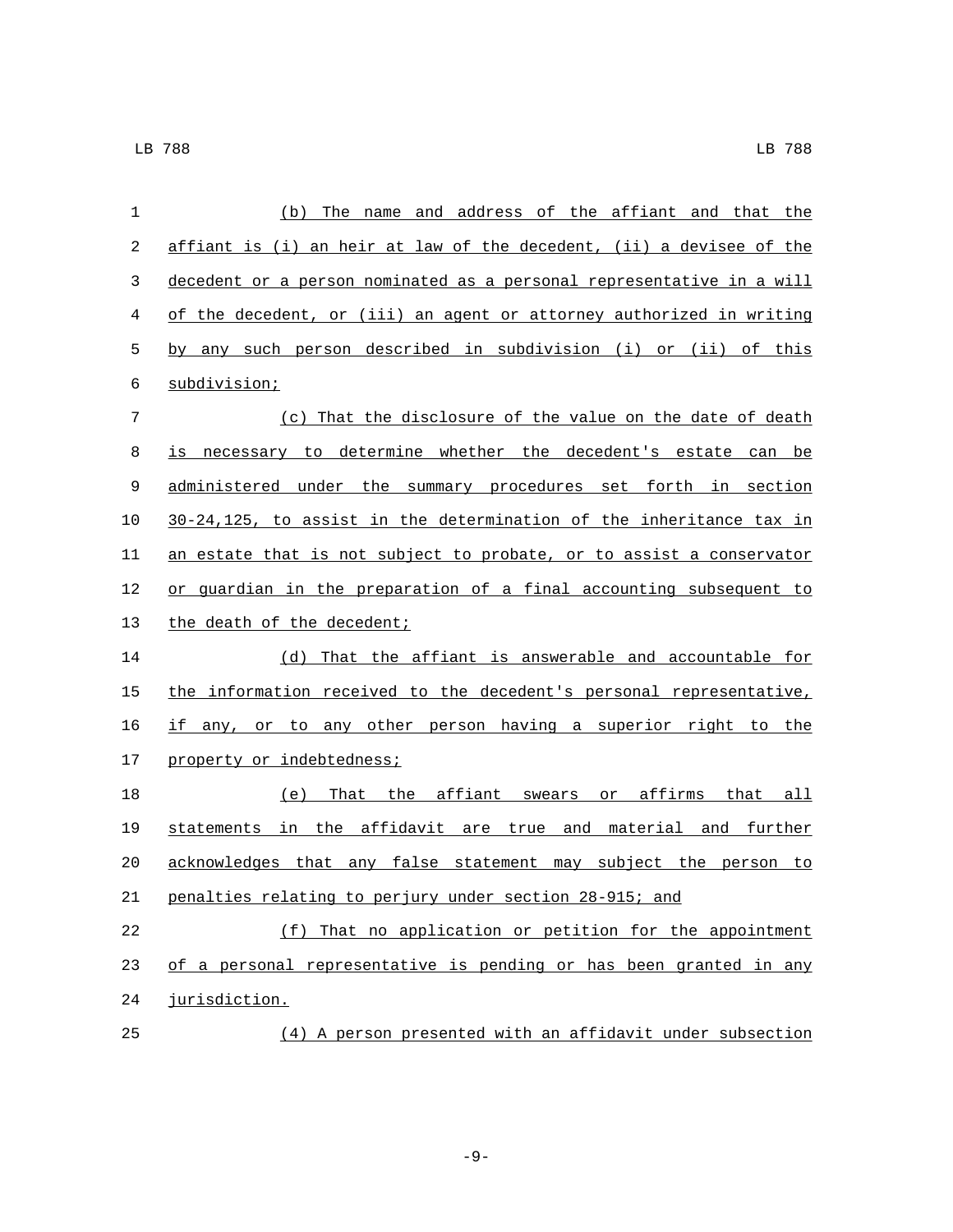(2) of this section shall provide the requested information within five business days after being presented with the affidavit. (5) A person who acts in good faith reliance on an affidavit presented under subsection (2) of this section is immune from liability for the disclosure of the requested information. Sec. 6. Section 8-1403, Reissue Revised Statutes of 7 Nebraska, is amended to read: 8-1403 For purposes of sections 8-1401 and 8-1402 and 9 section 5 of this act: (1) Governmental agency means any agency, department, or commission of this state or any authorized officer, employee, or 12 agent of such agency, department, or commission; (2) Law enforcement agency means an agency or department of this state or of any political subdivision of this state that obtains, serves, and enforces arrest warrants or that conducts or engages in prosecutions for violations of the law; and (3) Person means any individual, corporation, partnership, limited liability company, association, joint stock association, trust, unincorporated organization, and any other legal 20 entity. Sec. 7. Section 27-803, Reissue Revised Statutes of 22 Nebraska, is amended to read: 27-803 Subject to the provisions of section 27-403, the following are not excluded by the hearsay rule, even though the 25 declarant is available as a witness:

 $-10-$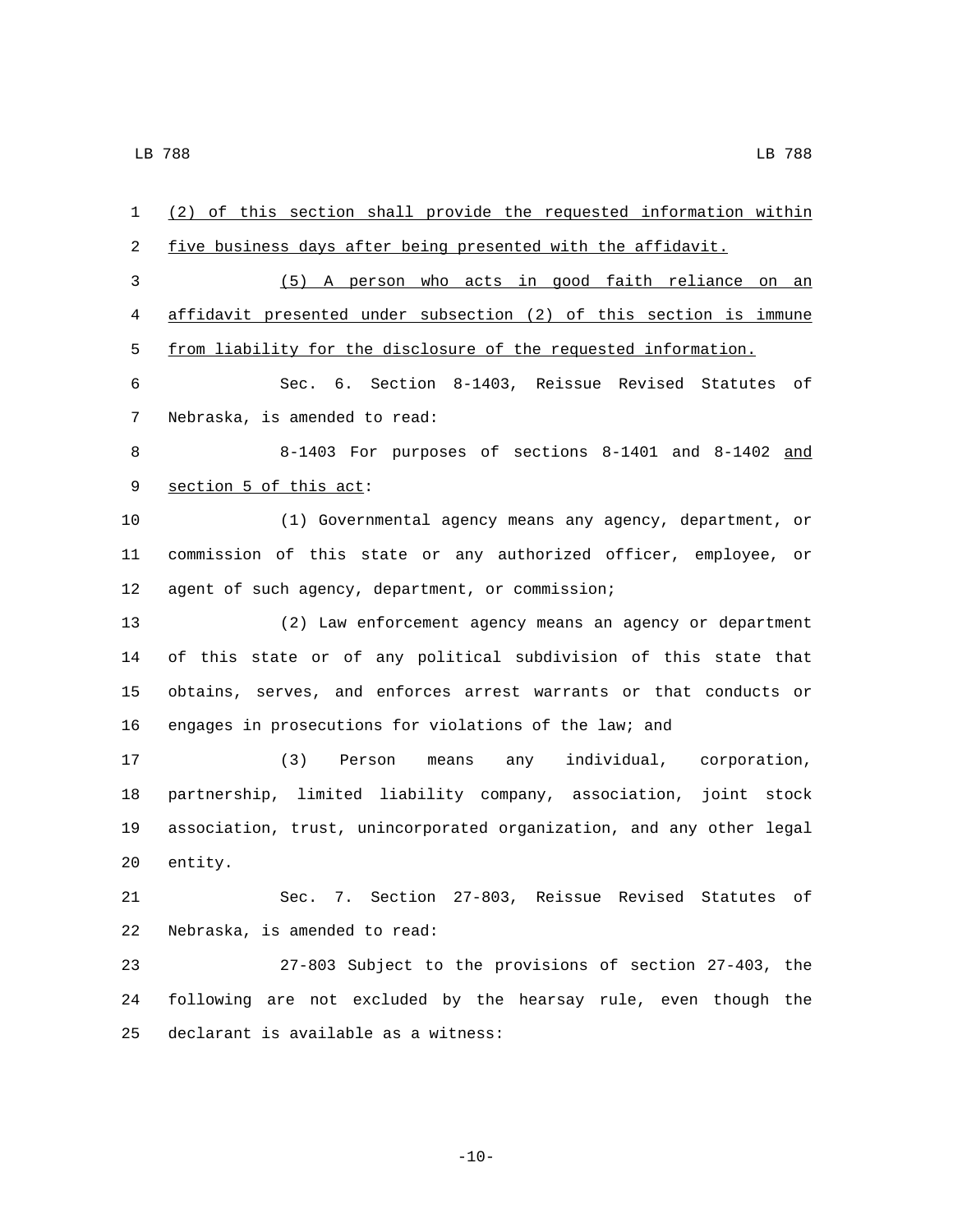(1) A statement relating to a startling event or

 condition made while the declarant was under the stress of excitement 3 caused by the event or condition;

 (2) A statement of the declarant's then existing state of mind, emotion, sensation, or physical condition (such as intent, plan, motive, design, mental feeling, pain, and bodily health), but not including a statement of memory or belief to prove the fact remembered or believed unless it relates to the execution, revocation, identification, or terms of declarant's will;

 (3) Statements made for purposes of medical diagnosis or treatment and describing medical history, or past or present symptoms, pain, or sensations, or the inception or general character of the cause or external source thereof insofar as reasonably 14 pertinent to diagnosis or treatment;

 (4) A memorandum or record concerning a matter about which a witness once had knowledge but now has insufficient recollection to enable him or her to testify fully and accurately, shown to have been made or adopted by the witness when the matter was fresh in his or her memory and to reflect that knowledge correctly. If admitted, the memorandum or record may be read into evidence but may not itself be received as an exhibit unless offered by an adverse 22 party;

23 (5) $(a)$  A memorandum, report, record, or data compilation, in any form, of acts, events, or conditions, other than opinions or diagnoses, made at or near the time of such acts, events, or

LB 788 LB 788

-11-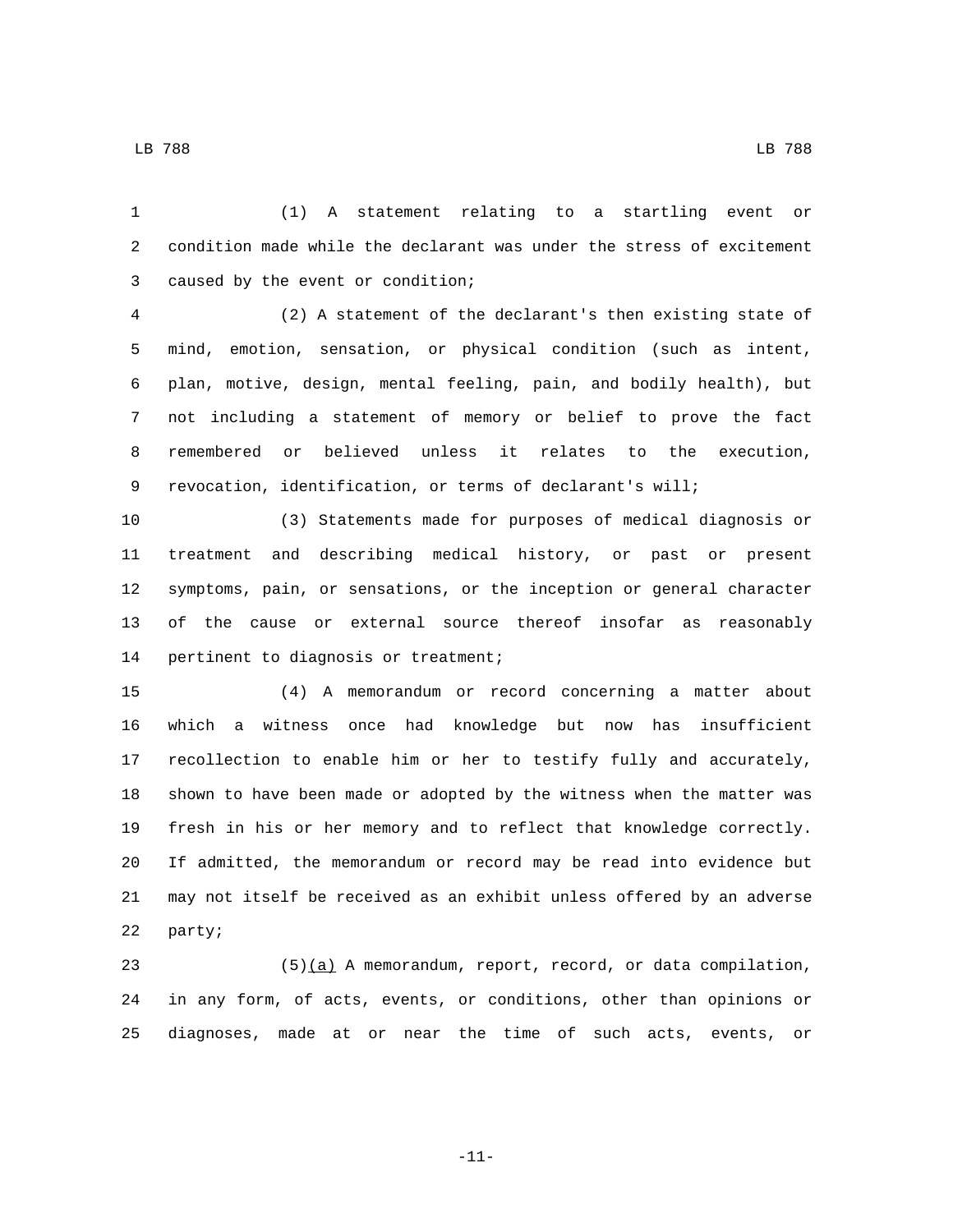conditions, in the course of a regularly conducted activity, if it was the regular course of such activity to make such memorandum, report, record, or data compilation at the time of such act, event, or condition, or within a reasonable time thereafter, as shown by the testimony of the custodian or other qualified witness unless the source of information or method or circumstances of preparation indicate lack of trustworthiness. The circumstances of the making of such memorandum, report, record, or data compilation, including lack of personal knowledge by the entrant or maker, may be shown to affect 10 its weight.  $\div$  (b) A memorandum, report, record, or data compilation, in 12 any form, of acts, events, or conditions, other than opinions or diagnoses, that was received or acquired in the regular course of business by an entity from another entity and has been incorporated into and kept in the regular course of business of the receiving or acquiring entity; that the receiving or acquiring entity typically 17 relies upon the accuracy of the contents of the memorandum, report, 18 record, or data compilation; and that the circumstances otherwise indicate the trustworthiness of the memorandum, report, record, or data compilation, as shown by the testimony of the custodian or other qualified witness. Subdivision (5)(b) of this section shall not apply 22 in any criminal proceeding; (6) Evidence that a matter is not included in the

 memoranda, reports, records, or data compilations, in any form, kept in accordance with the provisions of subdivision (5) of this section

-12-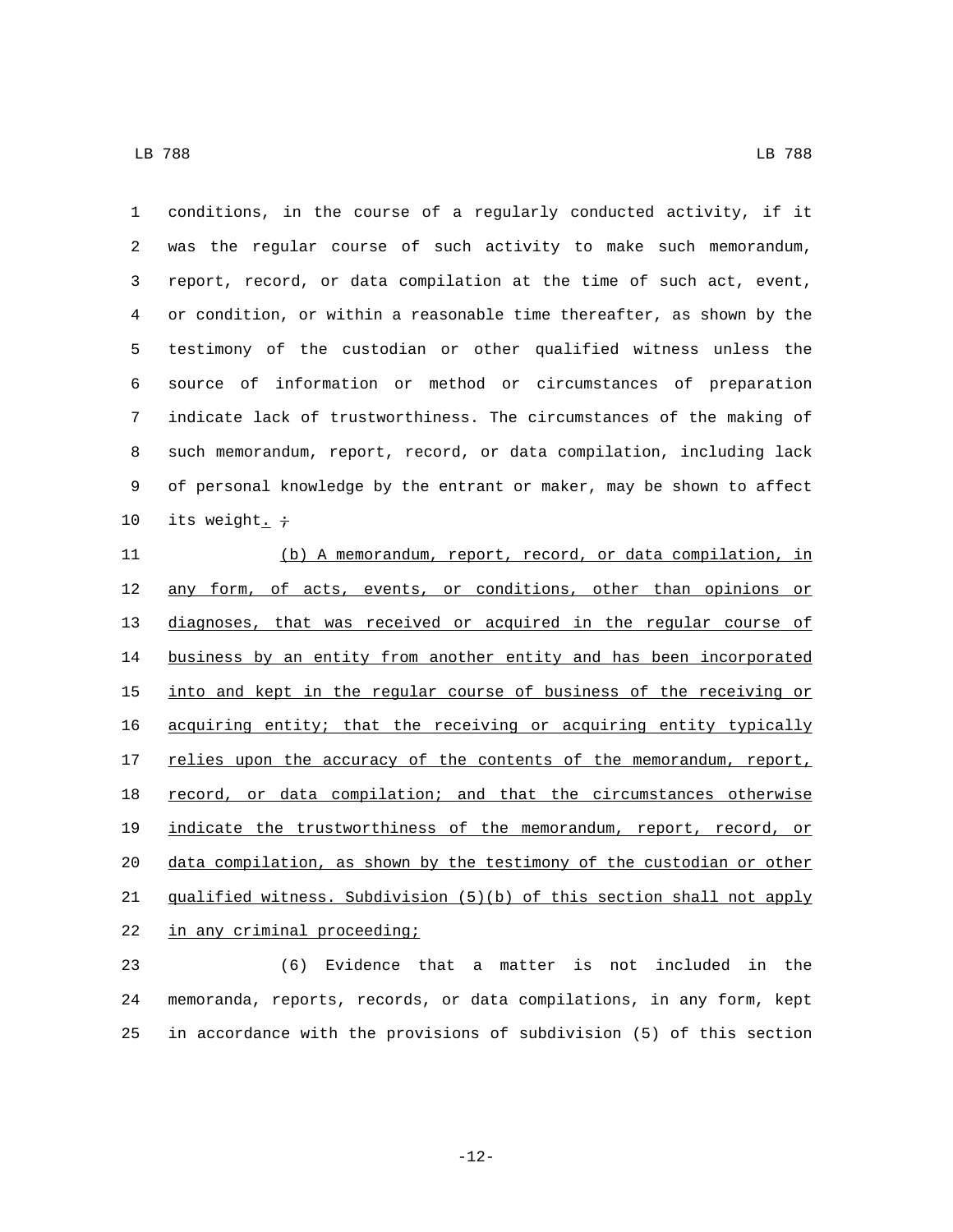to prove the nonoccurrence or nonexistence of the matter, if the matter was of a kind of which a memorandum, report, record, or data compilation was regularly made and preserved, unless the sources of information or other circumstances indicate a lack of 5 trustworthiness;

 (7) Upon reasonable notice to the opposing party prior to trial, records, reports, statements, or data compilations made by a public official or agency of facts required to be observed and recorded pursuant to a duty imposed by law, unless the sources of information or the method or circumstances of the investigation are shown by the opposing party to indicate a lack of trustworthiness;

 (8) Records or data compilations, in any form, of births, fetal deaths, deaths, or marriages, if the report thereof was made to 14 a public office pursuant to requirements of law;

 (9) To prove the absence of a record, report, statement, or data compilation, in any form, or the nonoccurrence or nonexistence of a matter of which a record, report, statement, or data compilation, in any form, was regularly made and preserved by a public office or agency, evidence in the form of a certification in accordance with section 27-902, or testimony, that diligent search failed to disclose the record, report, statement, or data compilation 22 or entry;

 (10) Statements of births, marriages, divorces, deaths, legitimacy, ancestry, relationship by blood or marriage, or other similar facts of personal or family history, contained in a regularly

-13-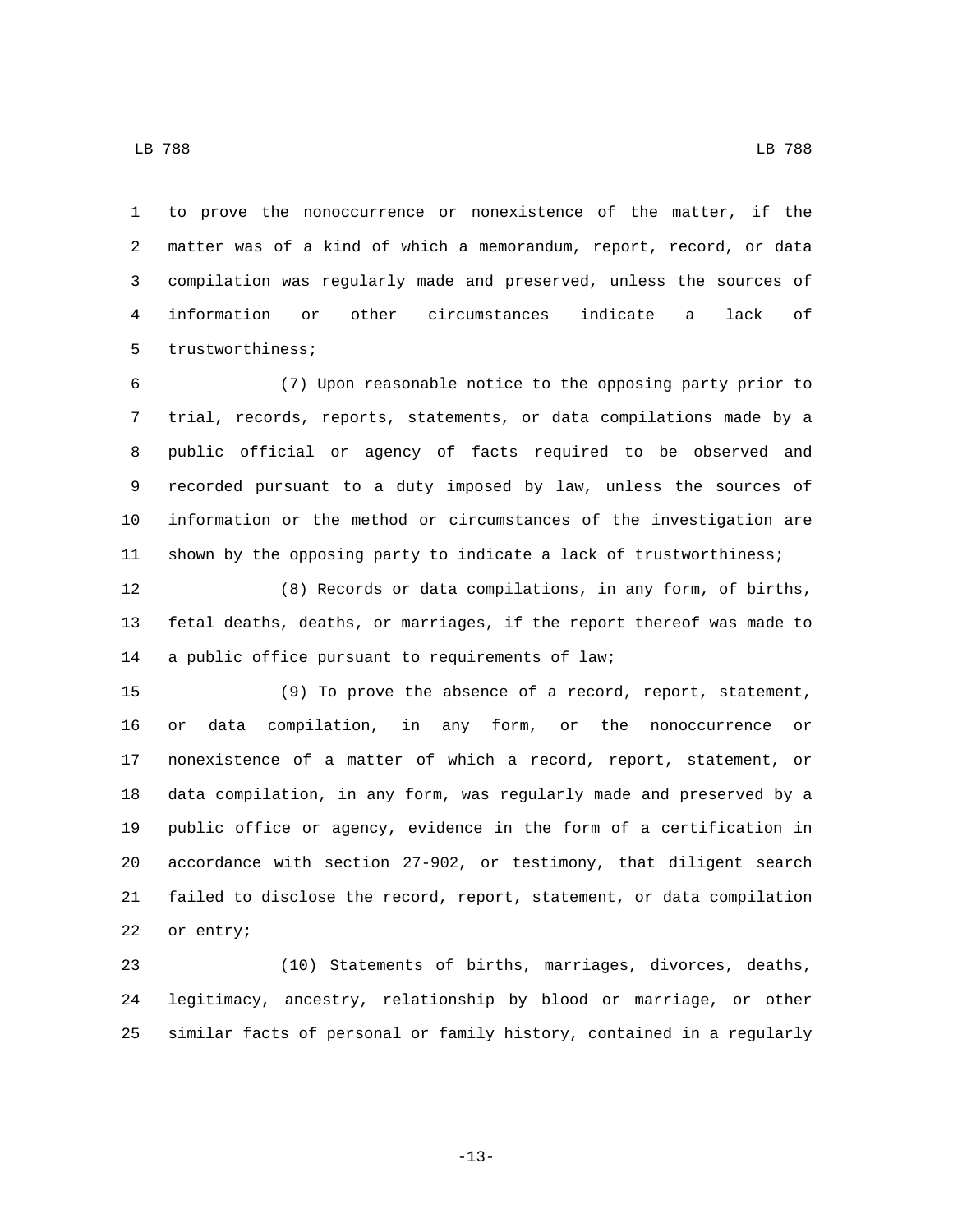1 kept record of a religious organization;

 (11) Statements of fact contained in a certificate that the maker performed a marriage or other ceremony or administered a sacrament, made by a member of the clergy, public official, or other person authorized by the rules or practices of a religious organization or by law to perform the act certified, and purporting to have been issued at the time of the act or within a reasonable 8 time thereafter;

 (12) Statements of births, marriages, divorces, deaths, legitimacy, ancestry, relationship by blood or marriage, or other similar facts of personal or family history contained in family Bibles, genealogies, charts, engravings on rings, inscriptions on family portraits, engravings on urns, crypts, or tombstones or the 14 like;

 (13) The record of a document purporting to establish or affect an interest in property, as proof of the content of the original recorded document and its execution and delivery by each person by whom it purports to have been executed, if the record is a record of a public office and an applicable statute authorized the recording of documents of that kind in that office;

 (14) A statement contained in a document purporting to establish or affect an interest in property if the matter stated was relevant to the purpose of the document, unless dealings with the property since the document was made have been inconsistent with the truth of the statement or the purport of the document;

-14-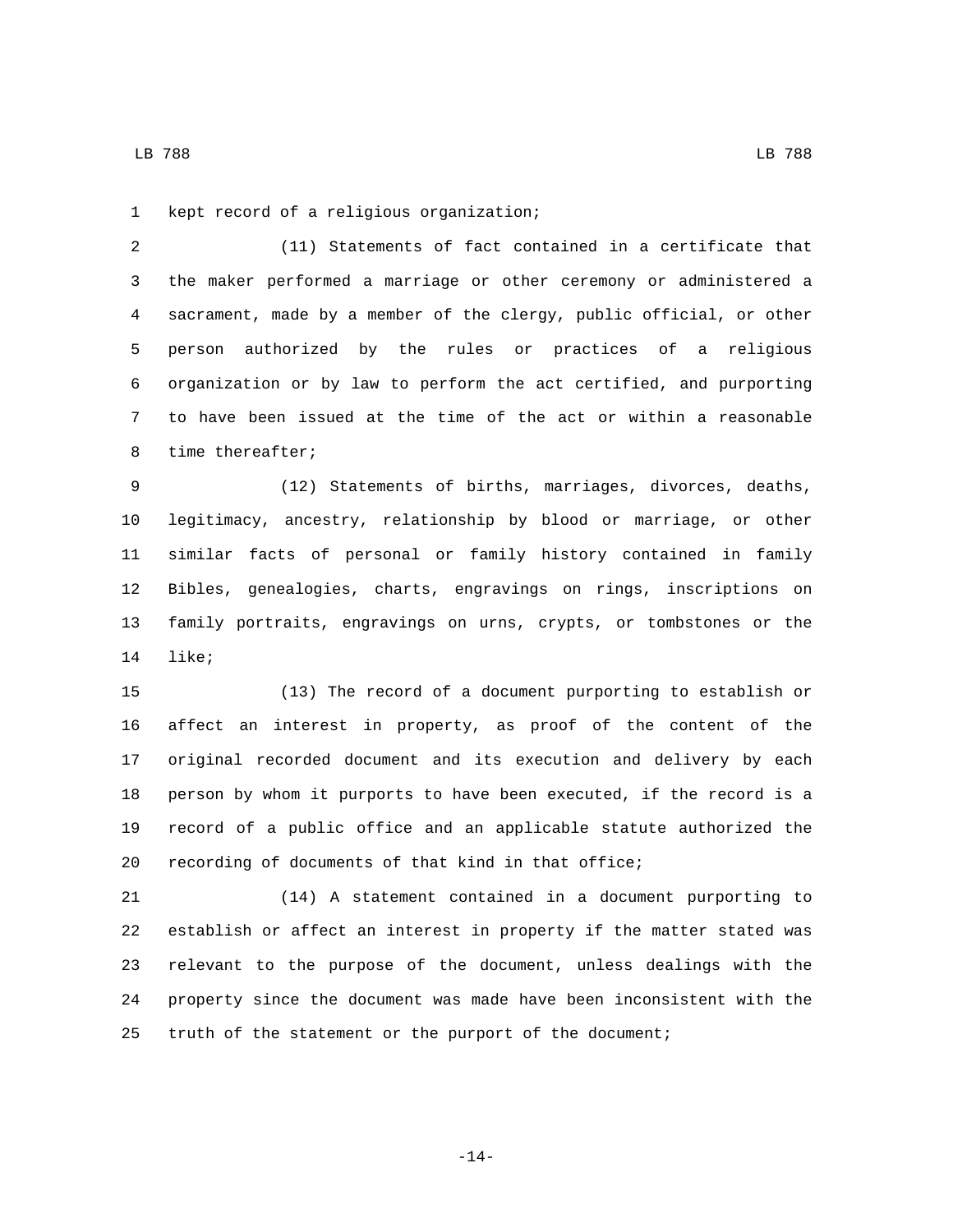(15) Statements in a document in existence thirty years 2 or more whose authenticity is established;

 (16) Market quotations, tabulations, lists, directories, or other published compilations, generally used and relied upon by the public or by persons in particular occupations;

 (17) Statements contained in published treatises, periodicals, or pamphlets on a subject of history, medicine, or other science or art, established as a reliable authority by the testimony or admission of the witness or by other expert testimony or by judicial notice, to the extent called to the attention of an expert witness upon cross-examination or relied upon by the expert witness in direct examination. If admitted, the statements may be read into 13 evidence but may not be received as exhibits;

 (18) Reputation among members of his or her family by blood, adoption, or marriage, or among his or her associates, or in the community, concerning a person's birth, adoption, marriage, divorce, death, legitimacy, relationship by blood, adoption, or marriage, ancestry, or other similar fact of his or her personal or 19 family history;

 (19) Reputation in a community, arising before the controversy, as to boundaries of or customs affecting lands in the community, and reputation as to events of general history important to the community or state or nation in which located;

 (20) Reputation of a person's character among his or her 25 associates or in the community;

LB 788 LB 788

-15-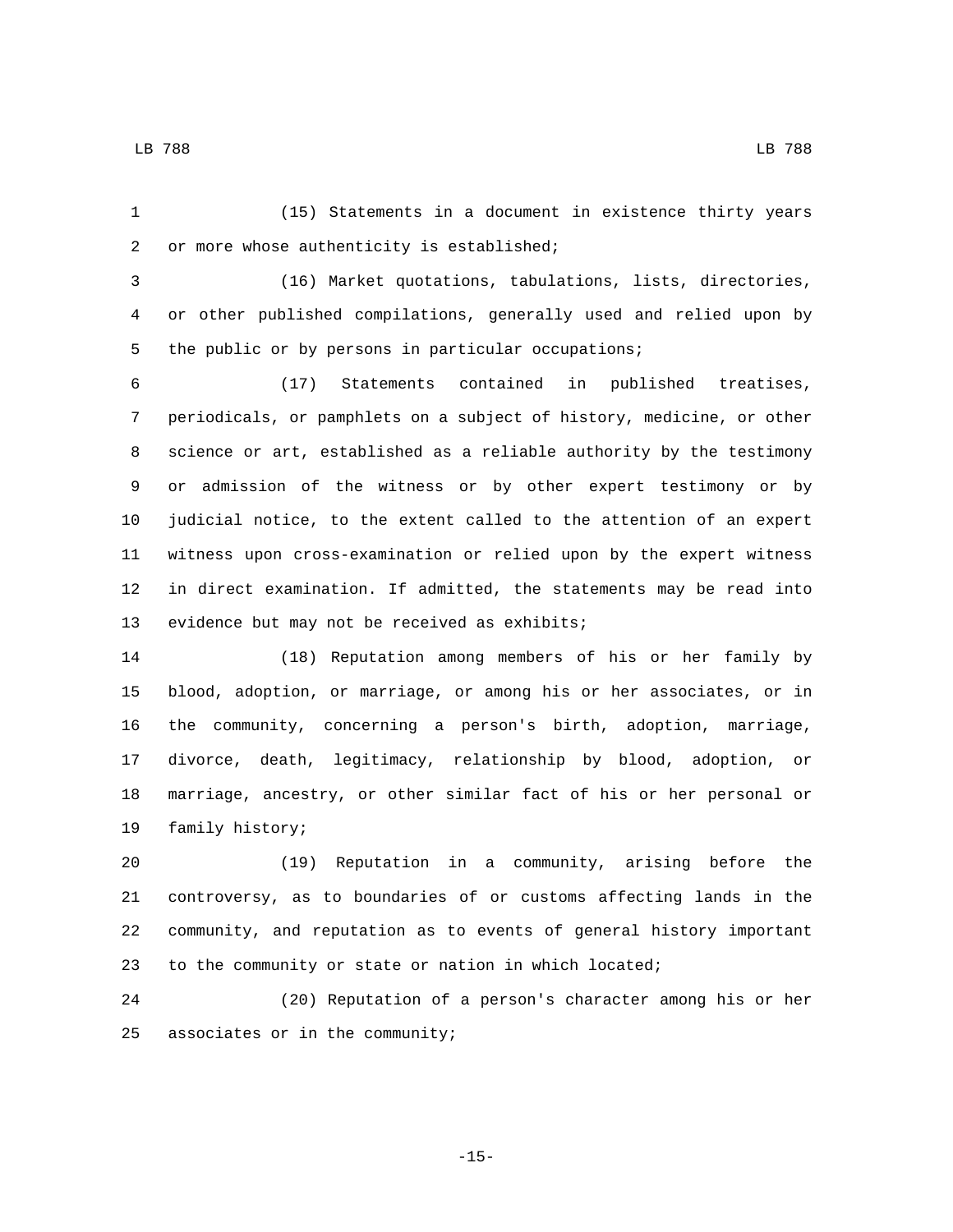LB 788 LB 788

 (21) Evidence of a final judgment, entered after a trial or upon a plea of guilty (but not upon a plea of nolo contendere), adjudging a person guilty of a crime punishable by death or imprisonment in excess of one year, to prove any fact essential to sustain the judgment, but not including, when offered by the government in a criminal prosecution for purposes other than impeachment, judgments against a person other than the accused. The pendency of an appeal may be shown but does not affect admissibility; (22) Judgments as proof of matters of personal, family, or general history, or boundaries, essential to the judgment, if the same would be provable by evidence of reputation; and (23) A statement not specifically covered by any of the

 foregoing exceptions but having equivalent circumstantial guarantees of trustworthiness, if the court determines that (a) the statement is offered as evidence of a material fact, (b) the statement is more probative on the point for which it is offered than any other evidence which the proponent can procure through reasonable efforts, and (c) the general purposes of these rules and the interests of justice will best be served by admission of the statement into evidence. A statement may not be admitted under this exception unless the proponent of it makes known to the adverse party, sufficiently in advance of the trial or hearing to provide the adverse party with a fair opportunity to prepare to meet it, his or her intention to offer the statement and the particulars of it, including the name and 25 address of the declarant.

-16-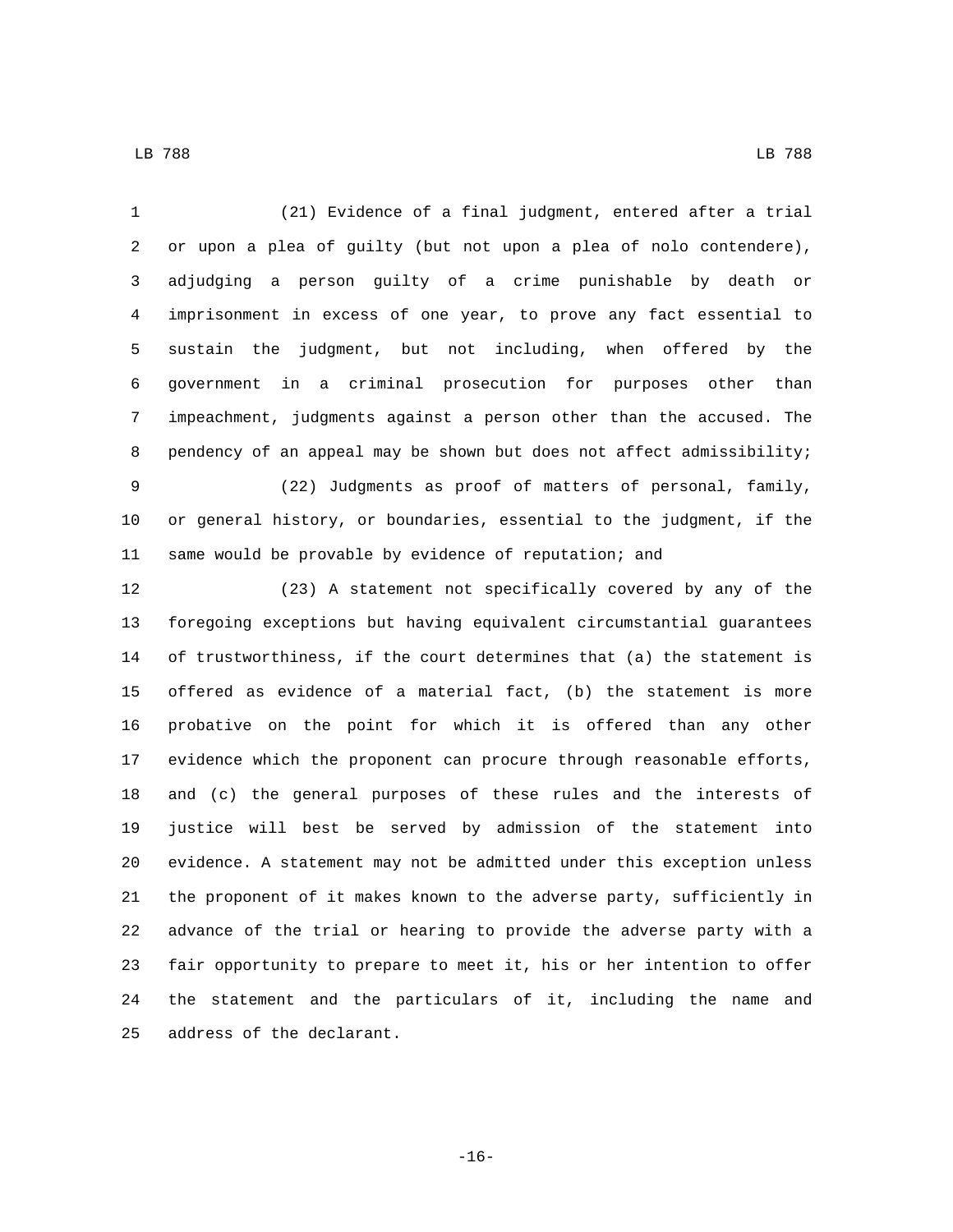| 1  | Sec. 8. Section 30-2201, Revised Statutes Cumulative                  |
|----|-----------------------------------------------------------------------|
| 2  | Supplement, 2012, is amended to read:                                 |
| 3  | 30-2201 Sections 30-2201 to 30-2902, 30-3901 to 30-3923,              |
| 4  | and 30-4001 to 30-4045 and section 9 of this act shall be known and   |
| 5  | may be cited as the Nebraska Probate Code.                            |
| 6  | Sec. 9. (1) For purposes of this section:                             |
| 7  | (a) Custodian means a bank, savings and loan association,             |
| 8  | credit union, or other institution acting as a lessor of a safe       |
| 9  | deposit box; and                                                      |
| 10 | (b) Representative of a custodian means an authorized                 |
| 11 | officer or employee of a custodian.                                   |
| 12 | $(2)(a)$ If a decedent at the time of his or her death was            |
| 13 | a sole or last surviving joint lessee of a safe deposit box, the      |
| 14 | custodian shall, prior to notice that a personal representative or    |
| 15 | special administrator has been appointed for such decedent's estate,  |
| 16 | allow access to the safe deposit box to determine whether the safe    |
| 17 | deposit box contains an instrument that appears to be an original     |
| 18 | will of the decedent, a deed to a burial plot, or burial              |
| 19 | instructions. The following persons may have such access:             |
| 20 | (i) A person who presents an affidavit described in                   |
| 21 | subsection (4) of this section that affiant reasonably believes that  |
| 22 | he or she is either (A) an heir at law of the decedent, (B) a devisee |
| 23 | of the decedent or a person nominated as a personal representative as |
| 24 | shown in a photocopy of a will which is attached to such affidavit,   |
| 25 | or (C) the agent or attorney specifically authorized in writing by a  |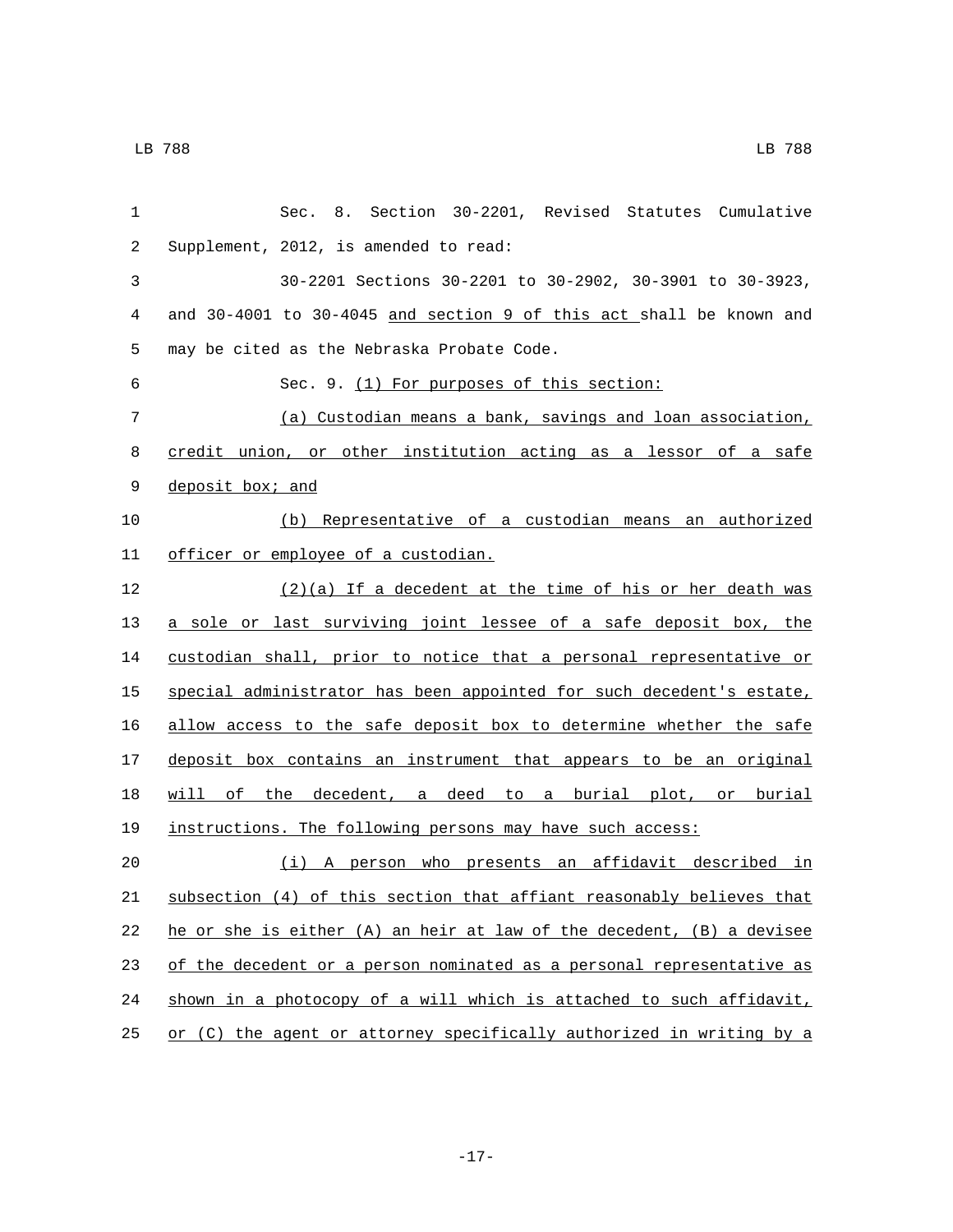1 person described in subdivision  $(2)(a)(i)(A)$  or  $(B)$  of this section; 2 or (ii) A person who, under the terms of the safe deposit 4 box lease or a power of attorney at the time of the decedent's death, 5 was legally permitted to enter the safe deposit box, unless otherwise 6 provided by the lease or the power of attorney. (b) If a person described in subdivision (2)(a) of this section desires access to a safe deposit box but does not possess a 9 key to the box, the custodian may open the safe deposit box by any means necessary at the person's request and expense or the custodian may require the person to obtain a court order for the custodian to open the safe deposit box at the requesting person's expense. The custodian shall retain, in a secure location at such person's expense, the contents of the box other than a purported will, deed to a burial plot, and burial instructions. A custodian shall deliver a purported will as described in subdivision (5)(b) of this section. A 17 person described in subdivision  $(2)(a)(i)$  of this section may remove 18 a deed to a burial plot and burial instructions that are not part of 19 a purported will pursuant to subdivision  $(5)(d)$  of this section, and the custodian shall not prevent the removal. Expenses incurred by a custodian or by the person seeking the documents pursuant to this section shall be considered an estate administration expense. (3) A representative of the custodian shall be present during the entry of a safe deposit box pursuant to this section.

25 (4) The affidavit referred to in subdivision (2)(a)(i) of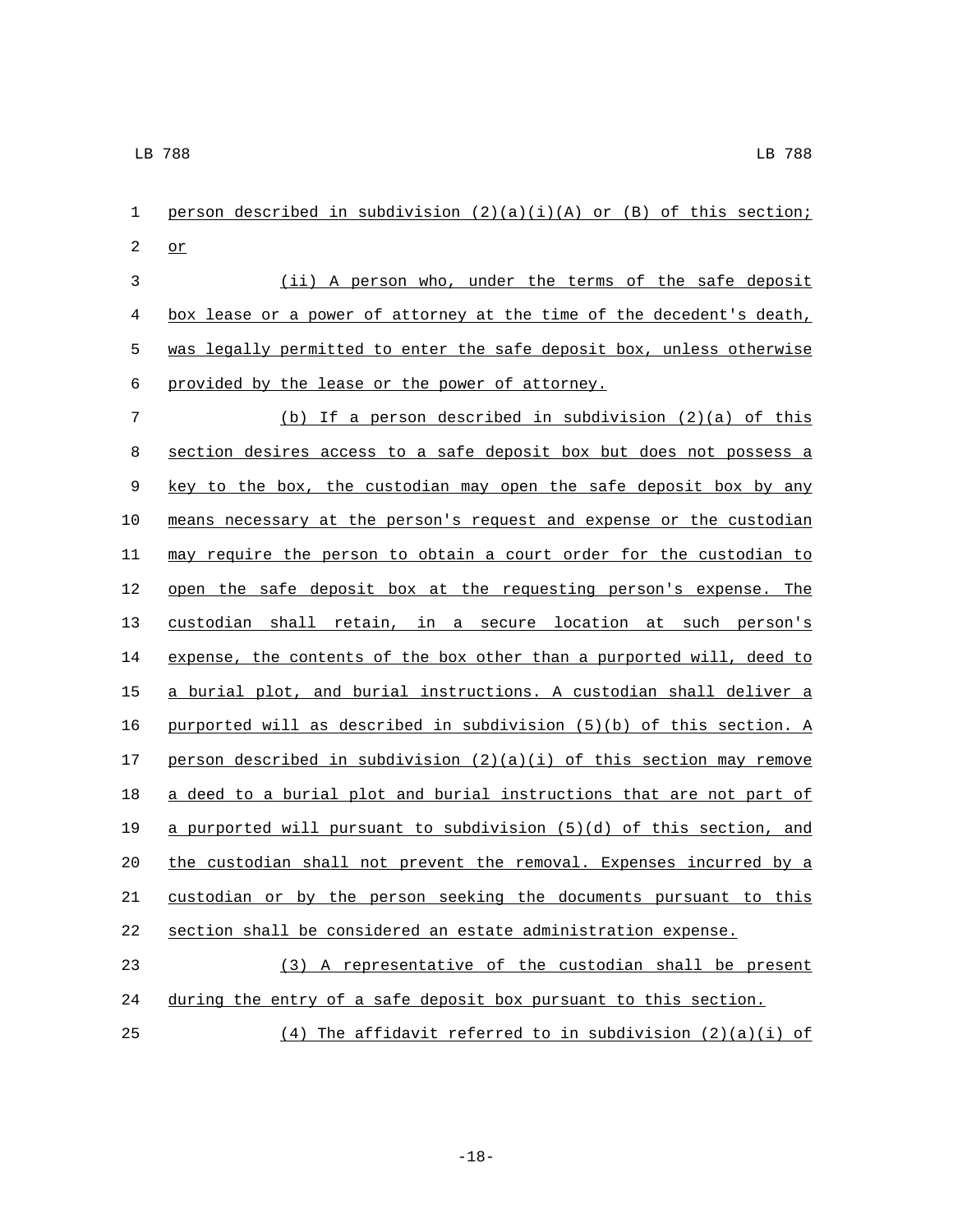| 1  | this section shall state:                                            |
|----|----------------------------------------------------------------------|
| 2  | That the sole or last surviving lessor of a safe<br>(a)              |
| 3  | deposit box has died and the date of his or her death, and a copy of |
| 4  | the death certificate shall be attached;                             |
| 5  | (b) If the person submitting the affidavit is an attorney            |
| 6  | or agent of the affiant, that such appointment is for the purpose of |
| 7  | accompanying the opening of the safe deposit box. In lieu of this    |
| 8  | statement, the appointment shall accompany the affidavit; and        |
| 9  | (c) That the affiant:                                                |
| 10 | $(i)(A)$ Is an heir at law of the deceased lessor and a              |
| 11 | description of such person's relationship to the deceased lessor;    |
| 12 | (B) Is reasonably thought to be a devisee of the decedent            |
| 13 | based on the provisions of a will, a photocopy of which is submitted |
| 14 | with the affidavit; or                                               |
| 15 | (C) Is reasonably thought to be nominated as personal                |
| 16 | representative pursuant to the terms of a will, a photocopy of which |
| 17 | is submitted with the affidavit;                                     |
| 18 | (ii) Swears or affirms that all statements in the                    |
| 19 | affidavit are true and material and further acknowledges that any    |
| 20 | false statement may subject the person to penalties relating<br>to   |
| 21 | perjury under section 28-915; and                                    |
| 22 | (iii) Has no knowledge of an application or petition for             |
| 23 | the appointment of a personal representative pending or granted in   |
| 24 | any jurisdiction.                                                    |
| 25 | $(5)(a)$ If an instrument purporting to be a will is found           |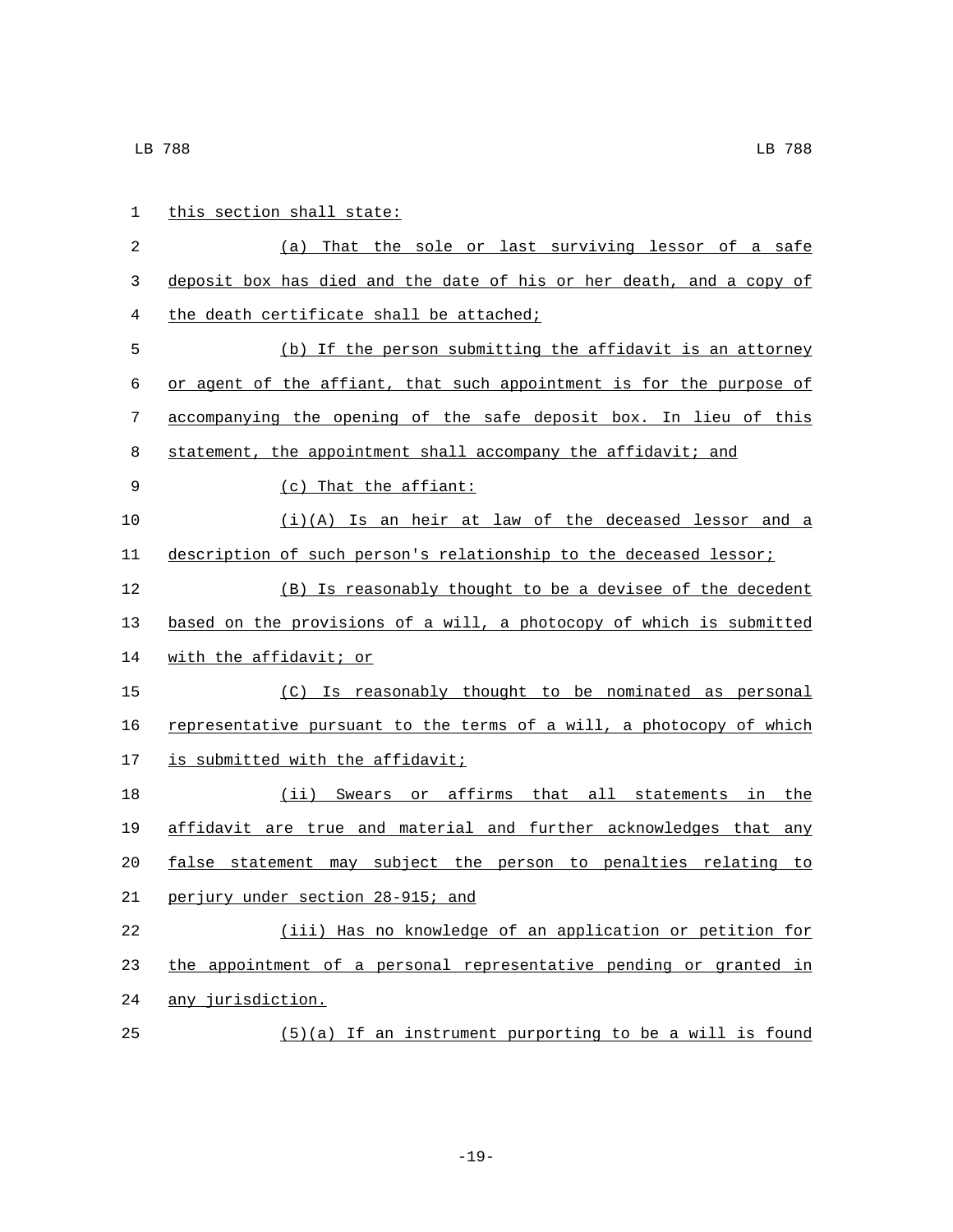in a safe deposit box as the result of an entry pursuant to 2 subsection (2) of this section, the representative of the custodian 3 shall remove the purported will.

 (b) The custodian shall mail the purported will by registered or certified mail or deliver the purported will in person to the clerk of the county court of the county in which the decedent was a resident. If the custodian is unable to determine the county of residence of the decedent, the custodian shall mail the purported will by registered or certified mail or deliver the purported will in person to the office of the clerk of the county court of the county 11 in which the safe deposit box is located.

 (c) At the request of the person or persons authorized to have access to the safe deposit box under subsection (2) of this section, the representative of the custodian shall copy each purported will of the decedent, at the expense of the requesting person, and shall deliver the copy of each purported will to the 17 person, or if directed by the person, to the person's agent or attorney. In copying any purported will, the representative of the custodian shall not remove any staples or other fastening devices or 20 disassemble the purported will in any way.

 (d) If the safe deposit box contains a deed to a burial plot or burial instructions that are not a part of a purported will, the person or persons authorized to have access to the safe deposit box under subsection (2) of this section may remove these instruments 25 or request that the representative of the custodian copy the deed to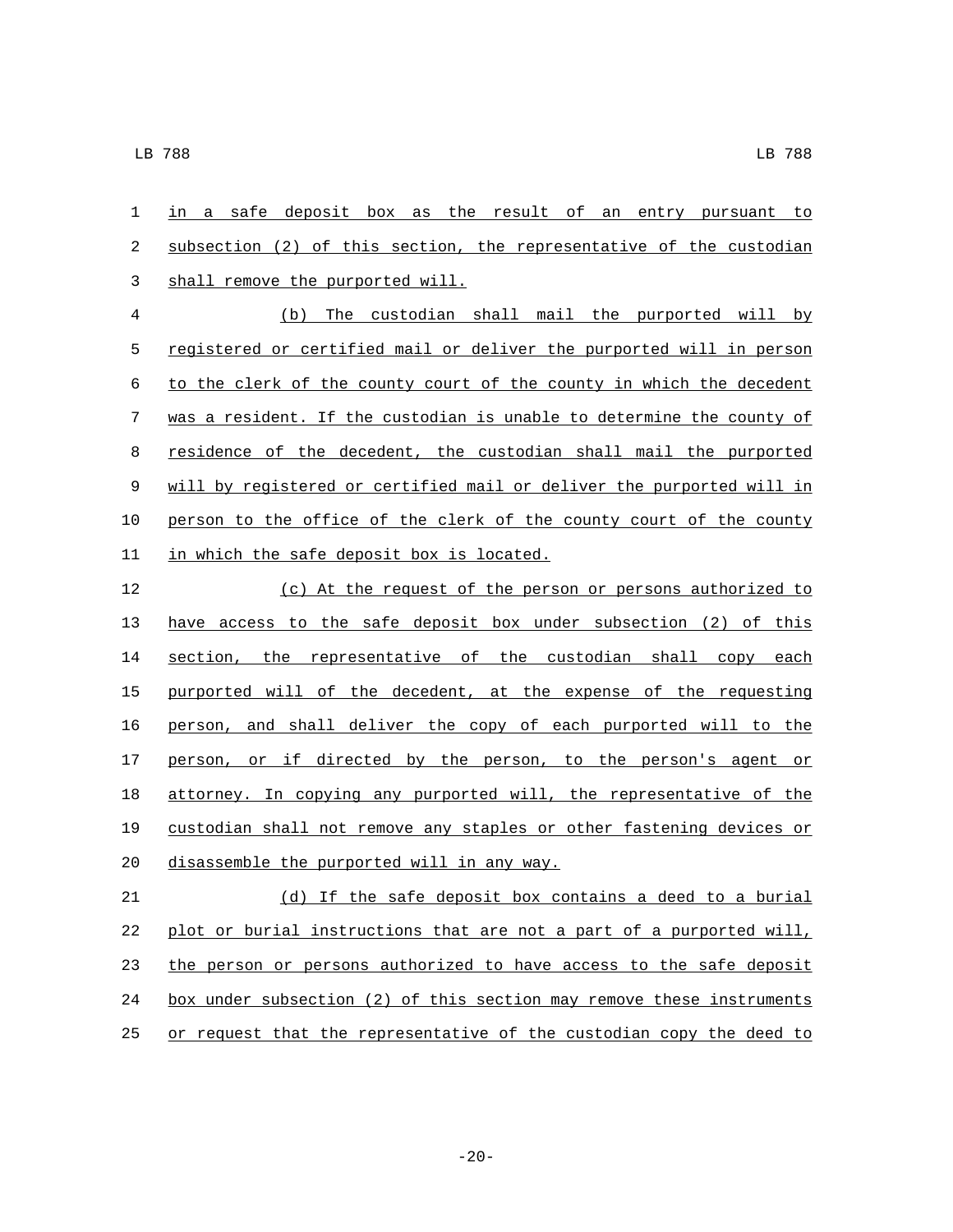1 the burial plot or burial instructions at the expense of the 2 requesting person. 3 (6) This section does not limit the right of a personal 4 representative or a special administrator for the decedent, or a 5 successor of the decedent pursuant to section 30-24,125, to have 6 access to the safe deposit box as otherwise provided by law. 7 (7) Unless limited by the safe deposit box lease, a 8 surviving co-lessee of the safe deposit box may continue to enter the 9 safe deposit box notwithstanding the death of the decedent. 10 (8) A custodian shall not be liable to a person for an 11 action taken pursuant to this section or for a failure to act in 12 accordance with the requirements of this section unless the action or 13 failure to act is shown to have resulted from the custodian's bad 14 faith, gross negligence, or intentional misconduct. 15 Sec. 10. Section 76-238.01, Reissue Revised Statutes of 16 Nebraska, is amended to read: 17 76-238.01 (1) Any interest in real property capable of 18 being transferred may be mortgaged to secure (a) existing debts or 19 obligations, to secure (b) debts or obligations created 20 simultaneously with the execution of the mortgage, to secure  $(c)$ 21 future advances necessary to protect the security, and to secure even 22 though such future advances cause the total indebtedness to exceed 23 the maximum amount stated in the mortgage, or (d) any future advances 24 to be made at the option of the parties in any amount unless, except 25 as otherwise provided under subsection (2) or (3) of this section, a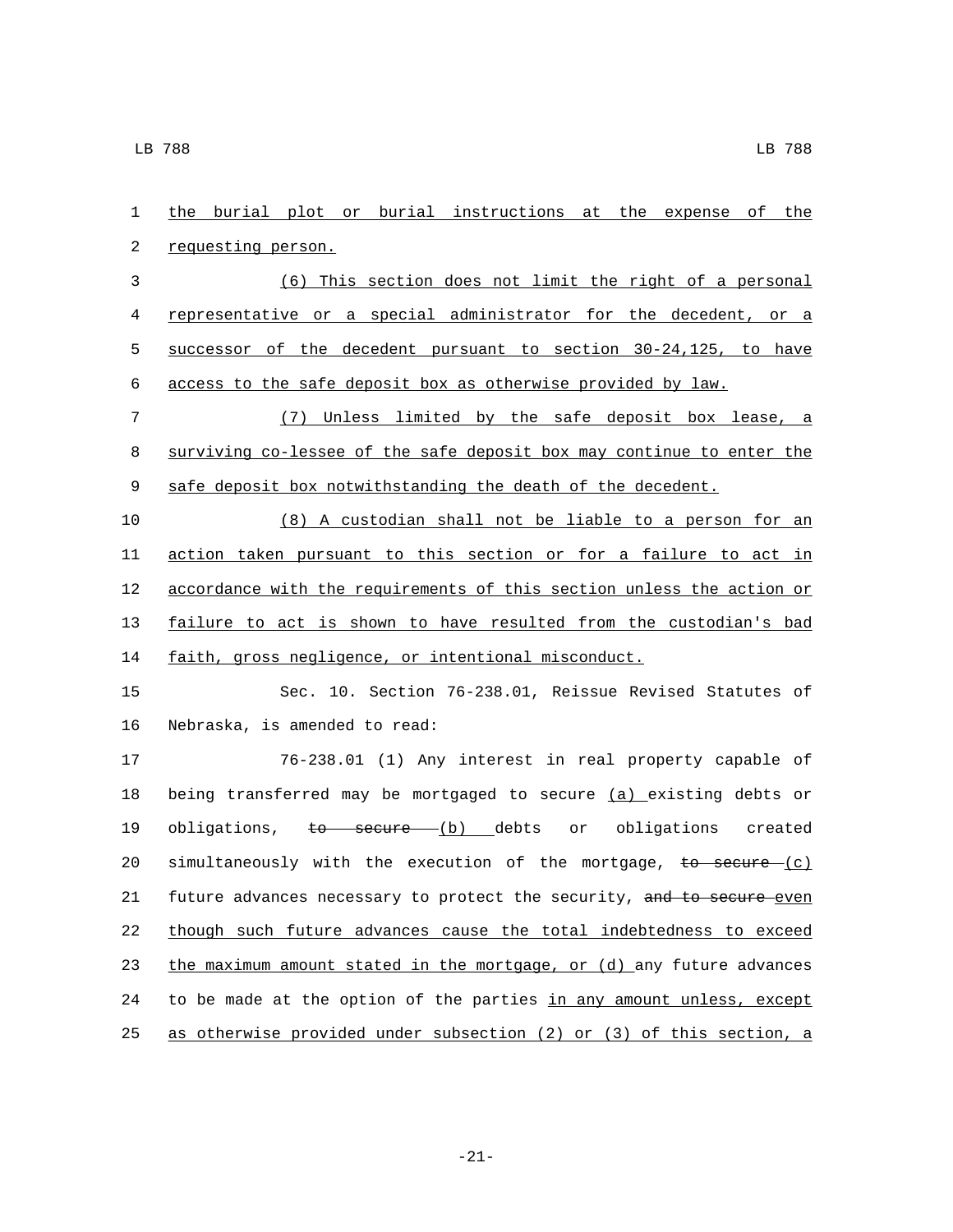1 maximum amount of total indebtedness to be secured is stated in the 2 mortgage. At no time shall the secured principal future advances, not 3 including sums advanced to protect the security, exceed a total 4 amount or percentage of a total amount stated in the mortgage. If the 5 mortgage authorizes advances by a percentage of the mortgage amount, 6 such advances shall not exceed that authorized percentage. All such 7 debts, obligations, and future advances shall, from the time the 8 mortgage is filed for record as provided by law, be secured by such 9 mortgage equally with and have the same priority over the rights of 10 all persons who subsequent to the recording of such mortgage acquire 11 any rights in or liens upon the mortgaged real estate as the debts 12 and obligations secured thereby at the time of the filing of the 13 mortgage for record, except that (a) the mortgagor or his or her 14 successor in title is hereby authorized to file for record, and the 15 same shall be recorded, a notice limiting the amount of optional 16 future advances secured by such mortgage to not less than the amount 17 advanced actually at the time of such filing, and a copy of such 18 filing shall be filed with the mortgagee, and (b) if any optional 19 future advance shall be made by the mortgagee to the mortgagor or his 20 or her successor in title after written notice of any mortgage, lien, 21 or claim against such real property, or after written notice of labor 22 commenced or material furnished or contracted to be commenced or 23 furnished on such real property which is junior to such mortgage, 24 then the amount of such advance shall be junior to such mortgage, 25 lien, or claim, including a claim for materials delivered or labor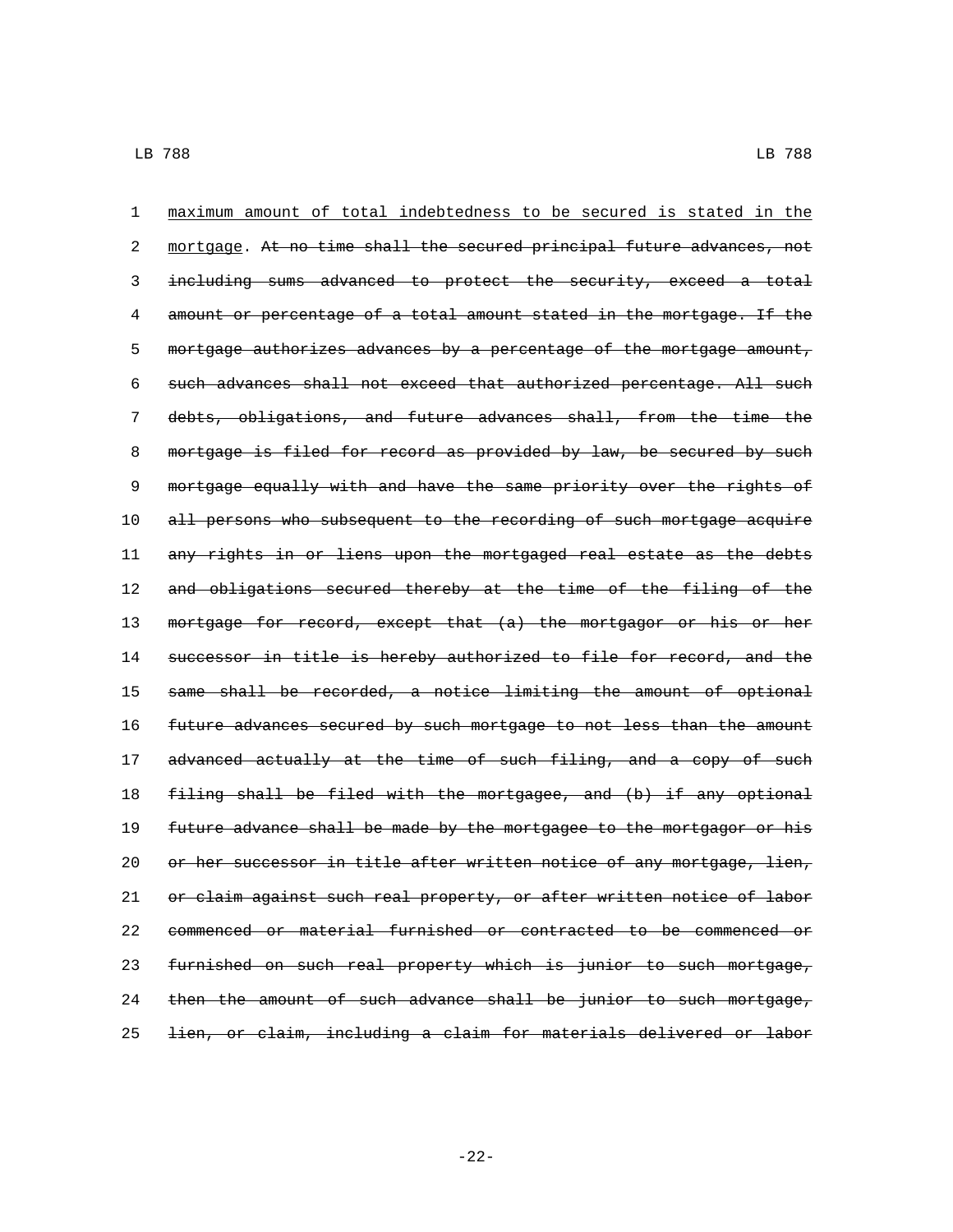| $\mathbf{1}$ | performed which is ultimately filed as a construction lien and of        |
|--------------|--------------------------------------------------------------------------|
| 2            | which such written notice was given.                                     |
| 3            | (2) Future advances necessary to protect the security                    |
| 4            | shall include, but not be limited to, advances for payment of real       |
| 5            | property taxes, special assessments, prior liens, hazard insurance       |
| $\epsilon$   | premiums, maintenance charges imposed under a condominium declaration    |
| 7            | or other covenant, and costs of repair, maintenance, or improvements.    |
| 8            | Future advances necessary to protect the security are secured by the     |
| 9            | mortgage and have the priority specified in subsection (3) of this       |
| 10           | section.                                                                 |
| 11           | (3)(a) Except as provided in subdivision (b) of this                     |
| 12           | subsection, all items identified in subsection (1) of this section       |
| 13           | are equally secured by the mortgage from the time of filing the          |
| 14           | mortgage as provided by law and have the same priority as the            |
| 15           | mortgage over the rights of all other persons who acquire any rights     |
| 16           | in or liens upon the mortgaged real property subsequent to the time      |
| 17           | the mortgage was filed.                                                  |
| 18           | (b)(i) The mortgagor or his or her successor in title may                |
| 19           | limit the amount of optional future advances secured by the mortgage     |
| 20           | under subdivision $(1)(d)$ of this section by filing a notice for        |
|              | 21 record in the office of the register of deeds of each county in which |
| 22           | the mortgaged real property or some part thereof is situated. A copy     |
| 23           | of such notice shall be sent by certified mail to the mortgagee at       |
| 24           | the address of the mortgagee set forth in the mortgage or, if the        |
| 25           | mortgage has been assigned, to the address of the most recent            |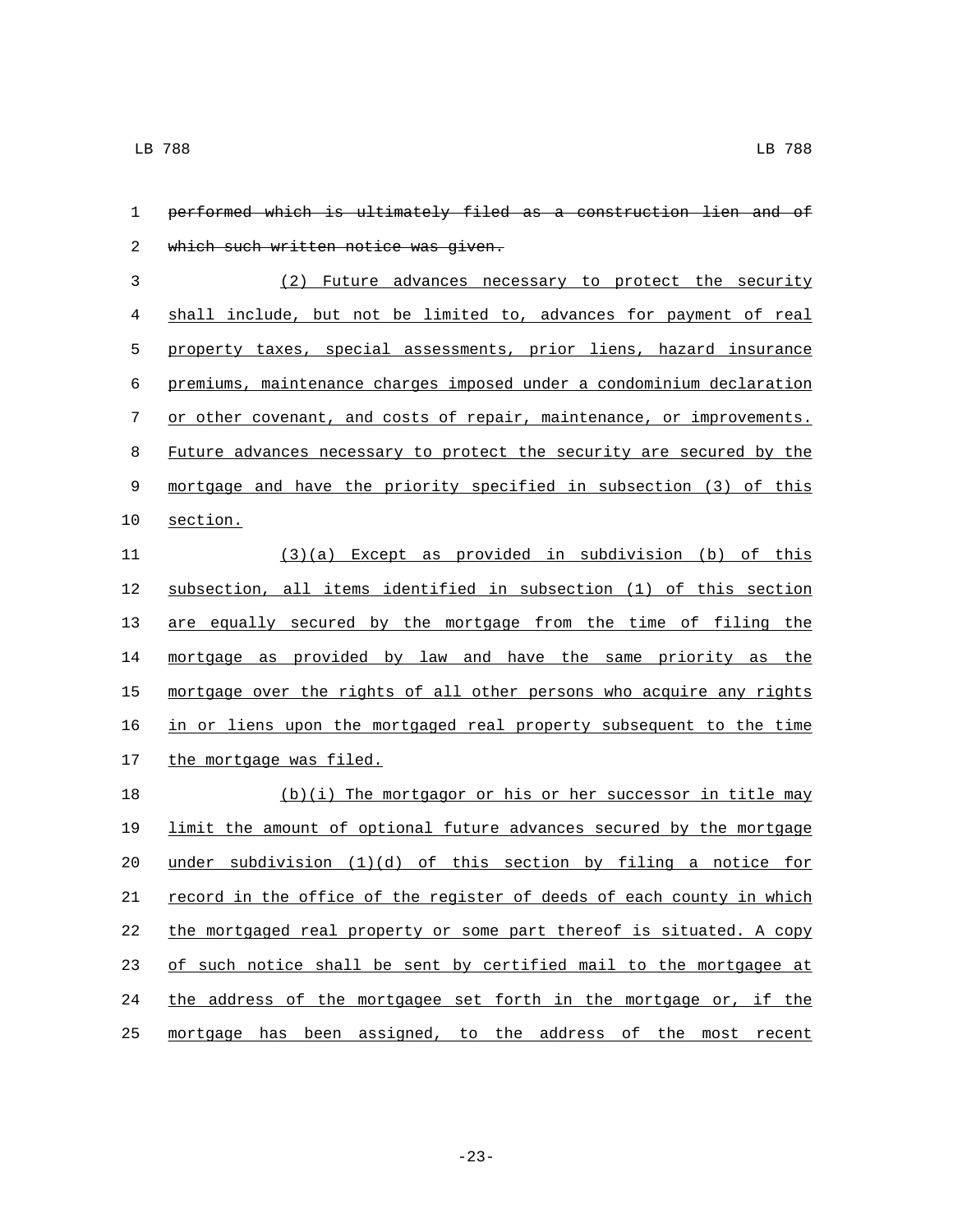assignee reflected in a recorded assignment of the mortgage. The amount of such secured optional future advances shall be limited to not less than the amount actually advanced at the time of receipt of 4 such notice by the mortgagee.

 (ii) If any optional future advance is made by the mortgagee to the mortgagor or his or her successor in title after receiving written notice of the filing for record of any trust deed, mortgage, lien, or claim against such mortgaged real property, then the amount of such optional future advance shall be junior to such trust deed, mortgage, lien, or claim. The notice under this subdivision shall be sent by certified mail to the mortgagee at the 12 address of the mortgagee set forth in the mortgage or, if the 13 mortgage has been assigned, to the address of the most recent assignee reflected in a recorded assignment of the mortgage.

 (iii) Subdivisions (b)(i) and (ii) of this subsection shall not limit or determine the priority of optional future advances as against construction liens governed by section 52-139.

 $\left(\frac{2}{2}\right)$  (4) The reduction to zero or elimination of the debt evidenced by the instruments authorized in this section shall not invalidate the operation of this section as to any future advances unless a notice or release to the contrary is filed for record as 22 provided by law.

 Sec. 11. Section 76-1002, Revised Statutes Cumulative 24 Supplement, 2012, is amended to read:

76-1002 (1) Transfers in trust of real property may be

-24-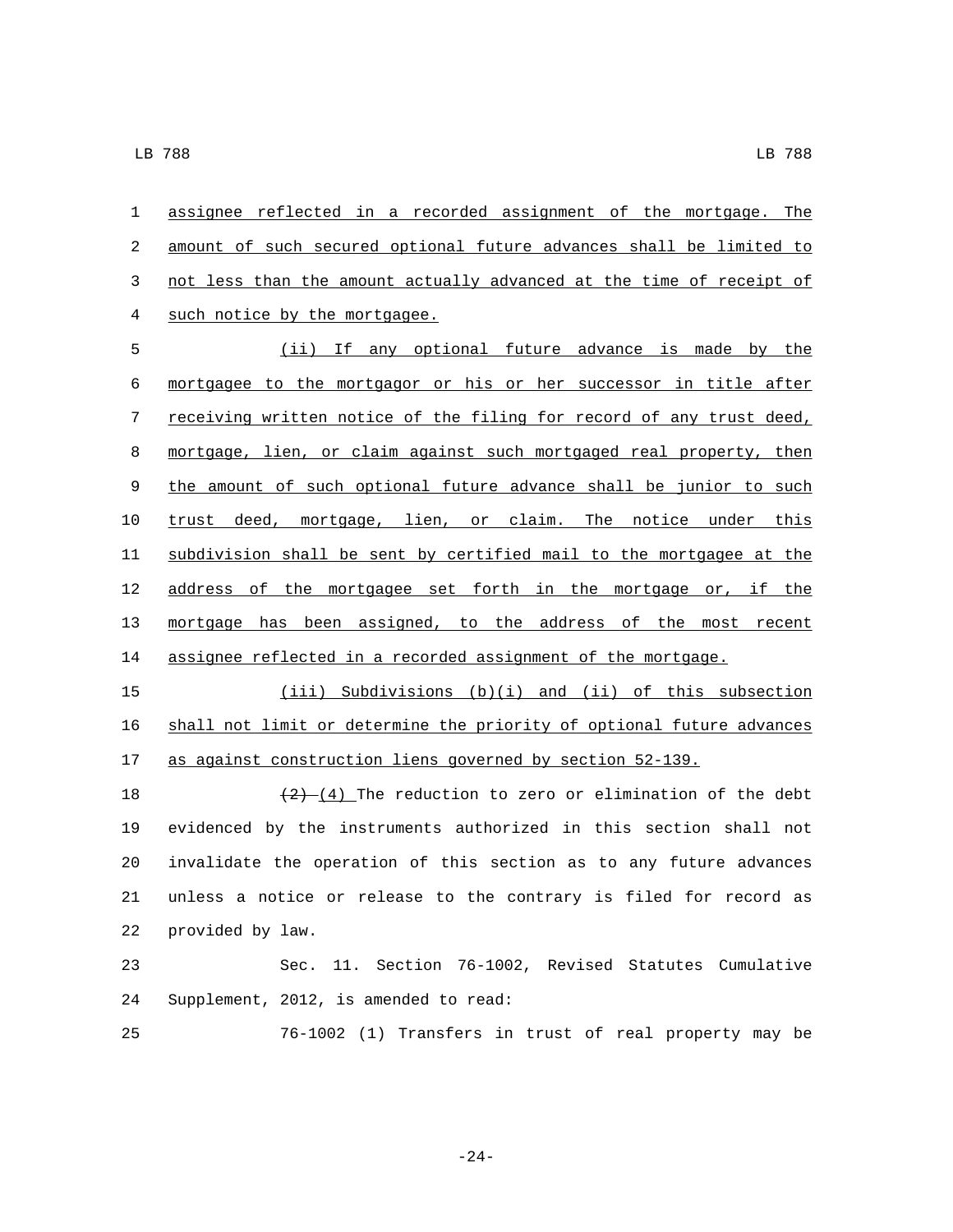LB 788 LB 788

 made to secure (a) existing debts or obligations, (b) debts or obligations created simultaneously with the execution of the trust 3 deed,  $(b) - (c)$  future advances necessary to protect the security,  $(e)$  even though such future advances cause the total indebtedness to exceed the maximum amount stated in the trust deed, (d) any future 6 advances to be made at the option of the parties $\tau$  in any amount unless, except as otherwise provided under subsection (2) or (3) of this section, a maximum amount of total indebtedness to be secured is 9 stated in the trust deed, or  $(d)$  (e) the performance of an obligation of any other person named in the trust deed to a beneficiary.

 (2) Future advances necessary to protect the security shall include, but not be limited to, advances for payment of real property taxes, special assessments, prior liens, hazard insurance premiums, maintenance charges imposed under a condominium declaration or other covenant, and costs of repair, maintenance, or improvements. Future advances necessary to protect the security are secured by the 17 trust deed and shall have the priority specified in subsection (3) of 18 this section.

 (3)(a) Except as provided in subdivision (b) of this subsection, all items identified in subsection (1) of this section are equally secured by the trust deed from the time of filing the trust deed as provided by law and have the same priority as the trust deed over the rights of all other persons who acquire any rights in or liens upon the trust property subsequent to the time the trust 25 deed was filed.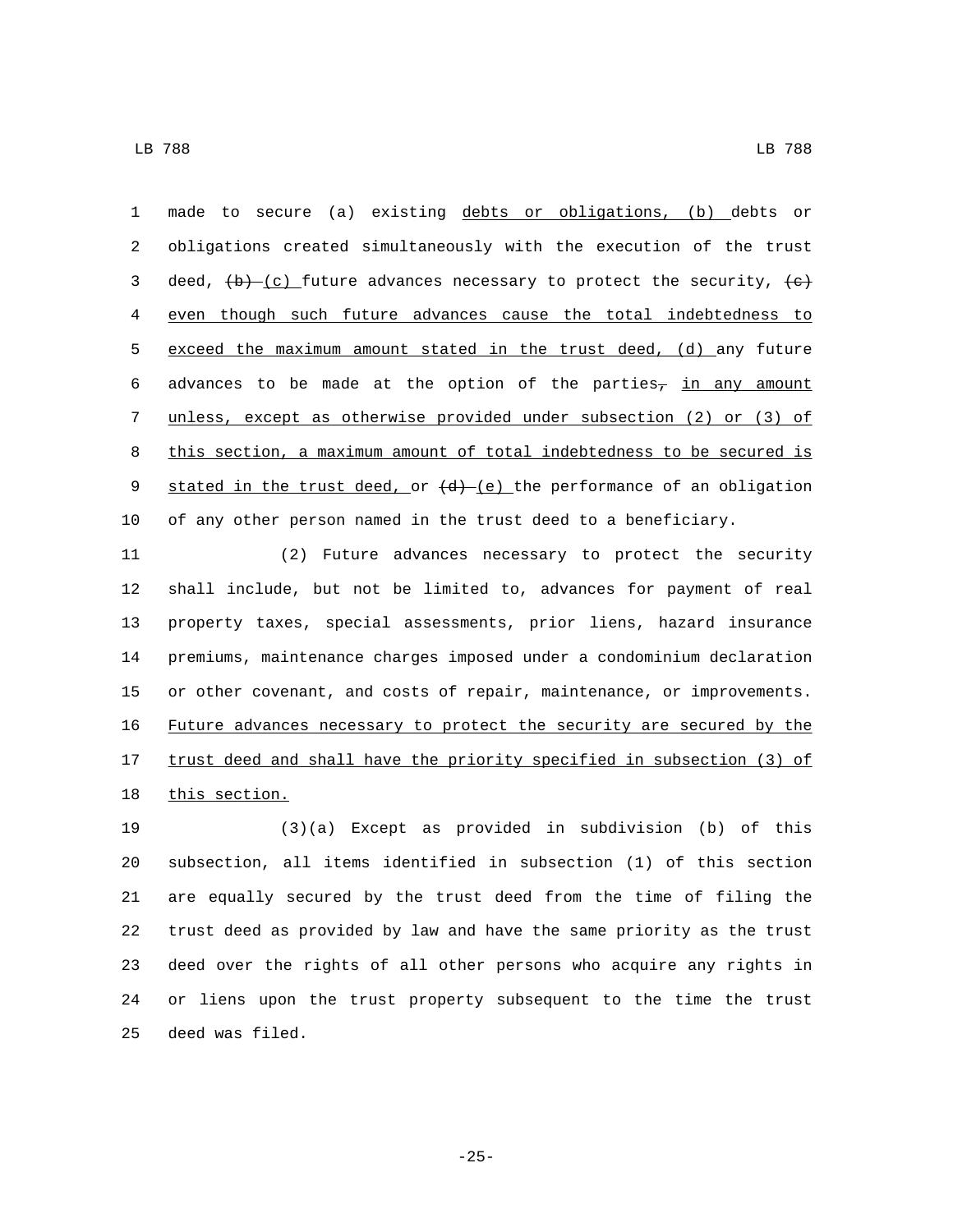(b)(i) The trustor or his or her successor in title may limit the amount of optional future advances secured by the trust 3 deed under subdivision  $\left(\frac{1}{e}\right)_{(d)}$  of this section by filing a notice for record in the office of the register of deeds of each county in which the trust property or some part thereof is situated. A copy of such notice shall be sent by certified mail to the beneficiary at the address of the beneficiary set forth in the trust 8 deed or, if the trust deed has been assigned, to the address of the most recent assignee reflected in a recorded assignment of the trust deed. The amount of such secured optional future advances shall be limited to not less than the amount actually advanced at the time of 12 receipt of such notice by the beneficiary.

 (ii) If any optional future advance is made by the beneficiary to the trustor or his or her successor in title after receiving written notice of the filing for record of any trust deed, mortgage, lien, or claim against such trust property, then the amount of such optional future advance shall be junior to such trust deed, mortgage, lien, or claim. The notice under this subdivision shall be sent by certified mail to the beneficiary at the address of the 20 beneficiary set forth in the trust deed or, if the trust deed has been assigned, to the address of the most recent assignee reflected 22 in a recorded assignment of the trust deed.

 (iii) Subdivisions (b)(i) and (ii) of this subsection shall not limit or determine the priority of optional future advances as against construction liens governed by section 52-139.

-26-